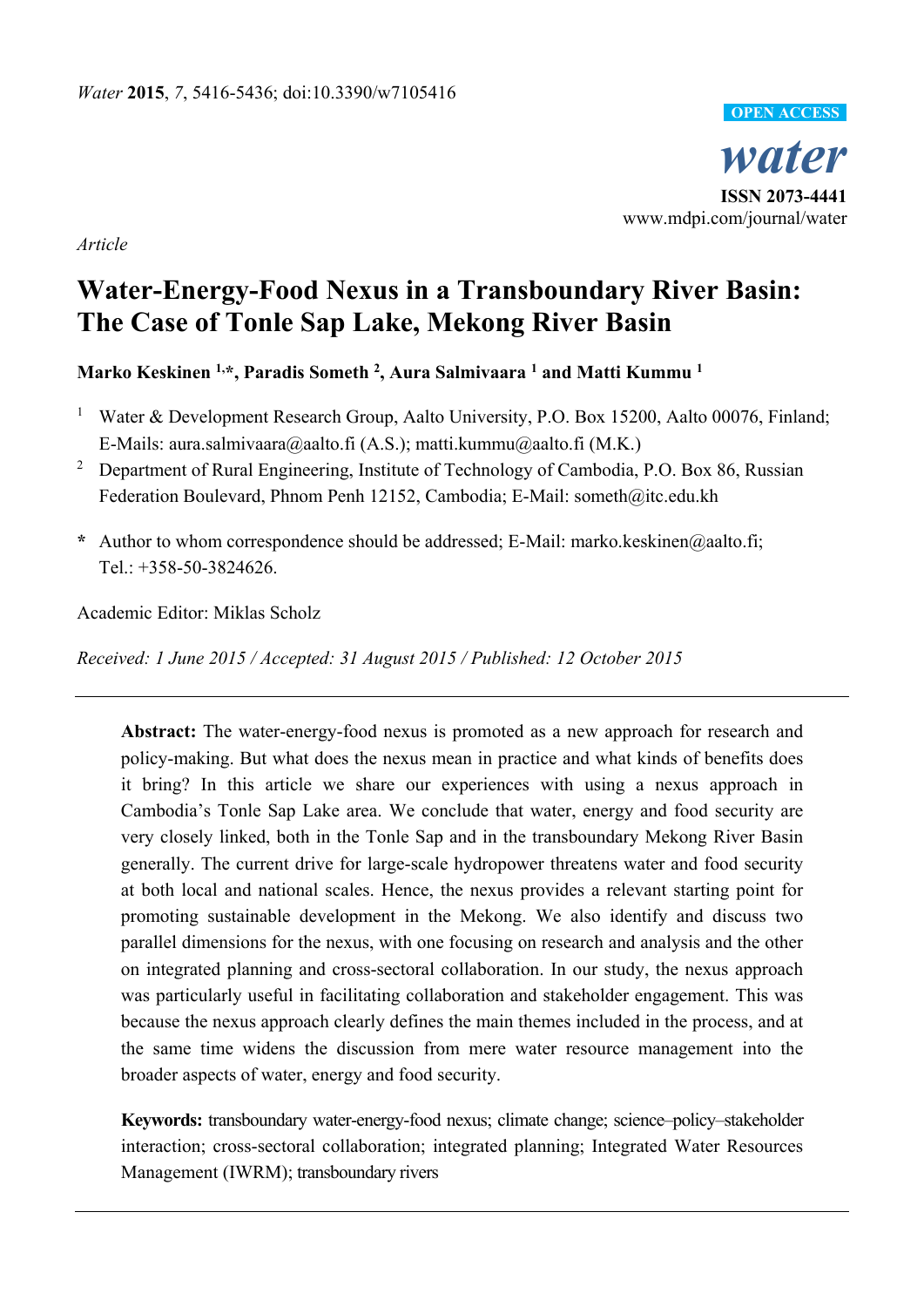#### **1. Introduction**

The water-energy-food nexus ("the nexus") and its different variations (including, e.g., security [1], climate change [2] or ecosystems [3]) are discussed by a variety of actors [4–17]. "Nexus" literally means "a means of connection between things in a series" [18], and the water-energy-food nexus focuses on the linkages between the three nexus themes. The main rationale for those promoting the water-energy-food nexus is that as the different nexus themes are so closely related, they should be looked at simultaneously to encourage win-win situations, avoid negative impacts and, ultimately, enhance sustainability. As Hoff (2011) [1] puts it: "*The nexus focus is on system efficiency, rather than on the productivity of isolated sectors*".

Such objectives are by no means completely new, but share similarities with the aims of integrated approaches such as Integrated Water Resources Management (IWRM) [19,20]. They are, however, perhaps more important than ever given the growing scarcity of land, water and related resources caused by population growth and increasing demand for food and energy. When discussing the nexus, it is useful to recognise that it has different dimensions: we discuss what we consider to be the two key dimensions of the nexus. The first dimension promotes the nexus as an approach for research and analysis by, for example, quantifying the linkages between the nexus sectors [1,6,21–23]. The second dimension presents the nexus more as a policy-making tool that is seen to facilitate cross-sectoral collaboration and integrated planning and policy-making [3,4,9,24]. The key in both is to focus on the linkages between the nexus themes, rather than on separate themes and sectors alone.

This article looks at the water-energy-food nexus in Cambodia's Tonle Sap Lake area. Tonle Sap Lake is closely connected to the transboundary Mekong River, and the annual floods of the Mekong are the main driving force for the Tonle Sap flood pulse. The flood pulse extends the lake to the vast floodplains, and brings fertile suspended solids and fish larvae to the lake-floodplain system. For the same reason, the hydrological and environmental changes happening in the Mekong River Basin have direct impacts to the Tonle Sap system [25–27]. As a result, while the Tonle Sap system forms an important source of local and national food security, its food production capacity is threatened by one of the most intensive hydropower development plans in the world [28]. The area thus presents a highly topical example of a transboundary water-energy-food nexus context, but the area and its future development has not yet been assessed using such an approach.

This article aims to fill this research gap by presenting the key findings from a research project focusing on the Tonle Sap Lake [29]. The project was active in 2010–2013 and had the water-energy-food nexus as its starting point [30], seeking to increase the understanding of the Tonle Sap system in terms of water, energy and food security as well as climate change. While the project built on the earlier research by the authors in the area [31–35], the nexus approach was expected to provide new insights as well as to facilitate science-policy-stakeholder interaction. Both were seen to be important given the significance of the Tonle Sap system, the changes it is experiencing and the management challenges of the area [36]. The analysis made use of new information and novel research methods, including detailed, cumulative assessment of the impacts of hydropower development and climate change on the Tonle Sap as well as the first-ever trend analysis of key demographic and socio-economic indicators using the Population Census for years 1998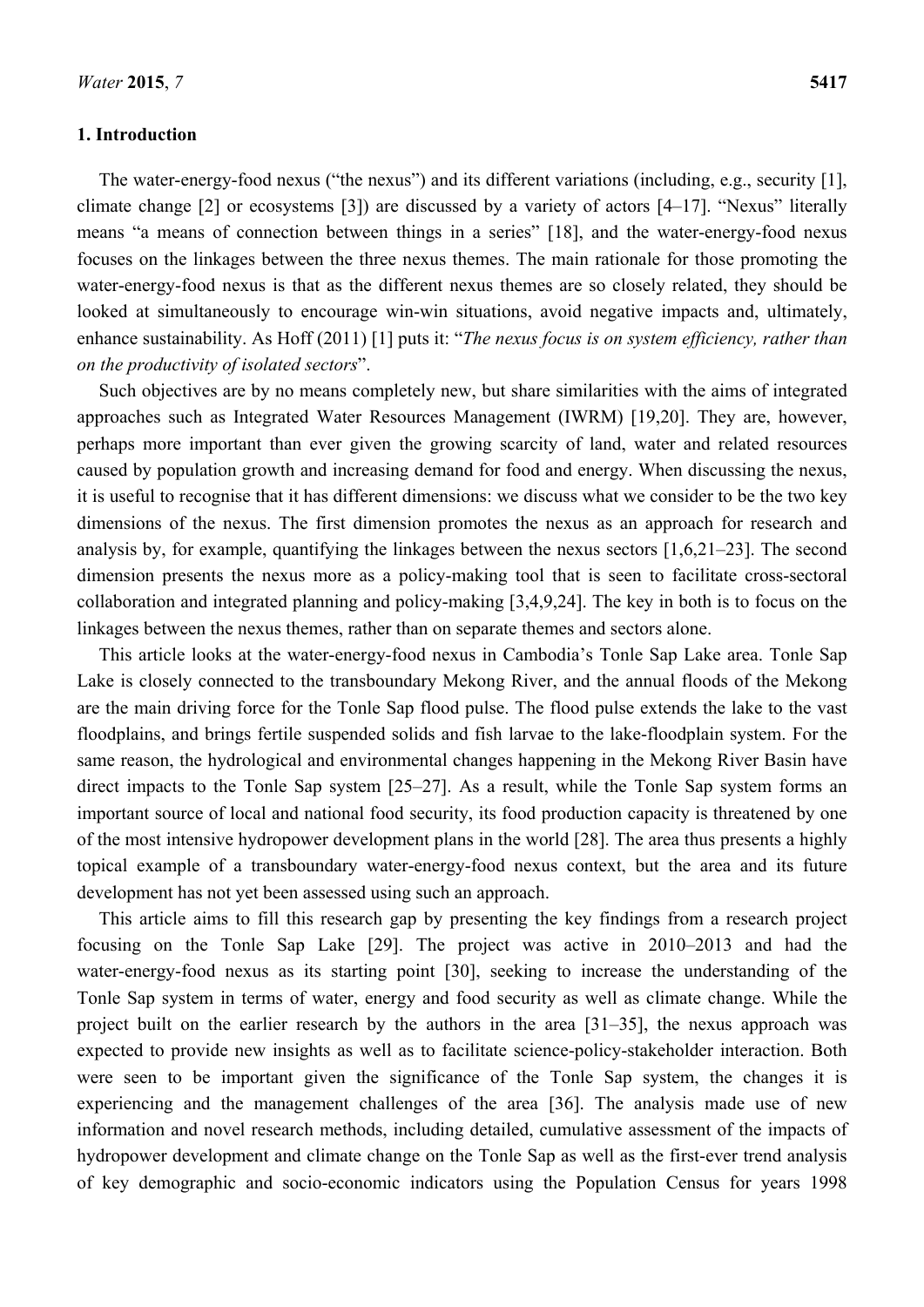and 2008. Special attention was paid to the policy relevance of the research results, and the project was done in close collaboration with the governmental Tonle Sap Authority (TSA).

In this article, we discuss the key findings from our research project in both practical terms (the Tonle Sap system and its future, with emphasis on the nexus) and in methodological terms (the role that nexus had in our study; also when compared to our earlier experiences using IWRM). The aim of the article is thus two-fold: To increase understanding of the Tonle Sap system and to contribute to the on-going discussion about the nexus as an approach.

#### **2. Materials and Methods**

#### *2.1. Defining the Linkages between the Nexus Themes*

The nexus approach selected for this study put the emphasis on the interconnections between water, energy and food security. Due to the unique character of the Tonle Sap system, the roles that water, energy and food have in our study as well as the ways they are linked were relatively different from each other. Energy security was considered largely through hydropower development, with such development taking place in the upstream parts of the Mekong River Basin and in Laos in particular [37]. Together, energy and climate change were seen mainly as external transboundary drivers that have impacts on the Tonle Sap system. The local-scale analysis in the Tonle Sap area focused then on the possible changes in water resources and food security as well as on the recent trends in demography and livelihoods. The research on these themes was carried out under two research components focusing on: (1) hydrology and water resources and (2) livelihoods and food security.

The key linkages between the nexus themes are expressed as a flow chart in Figure 1, with water acting as the connecting factor between energy and food security as well as climate change across the three geographical scales. The approach was selected in July 2010, before most of the key water-energy-food nexus publications, and it therefore differs from depictions of the common nexus approach, where the connections between water, energy, and food security are usually described in equal terms and visualised with a triangle [1,5,9].



**Figure 1.** The key connections between the nexus themes of water, energy and food security as well as climate change, together with three geographical scales (left) and two research components (right).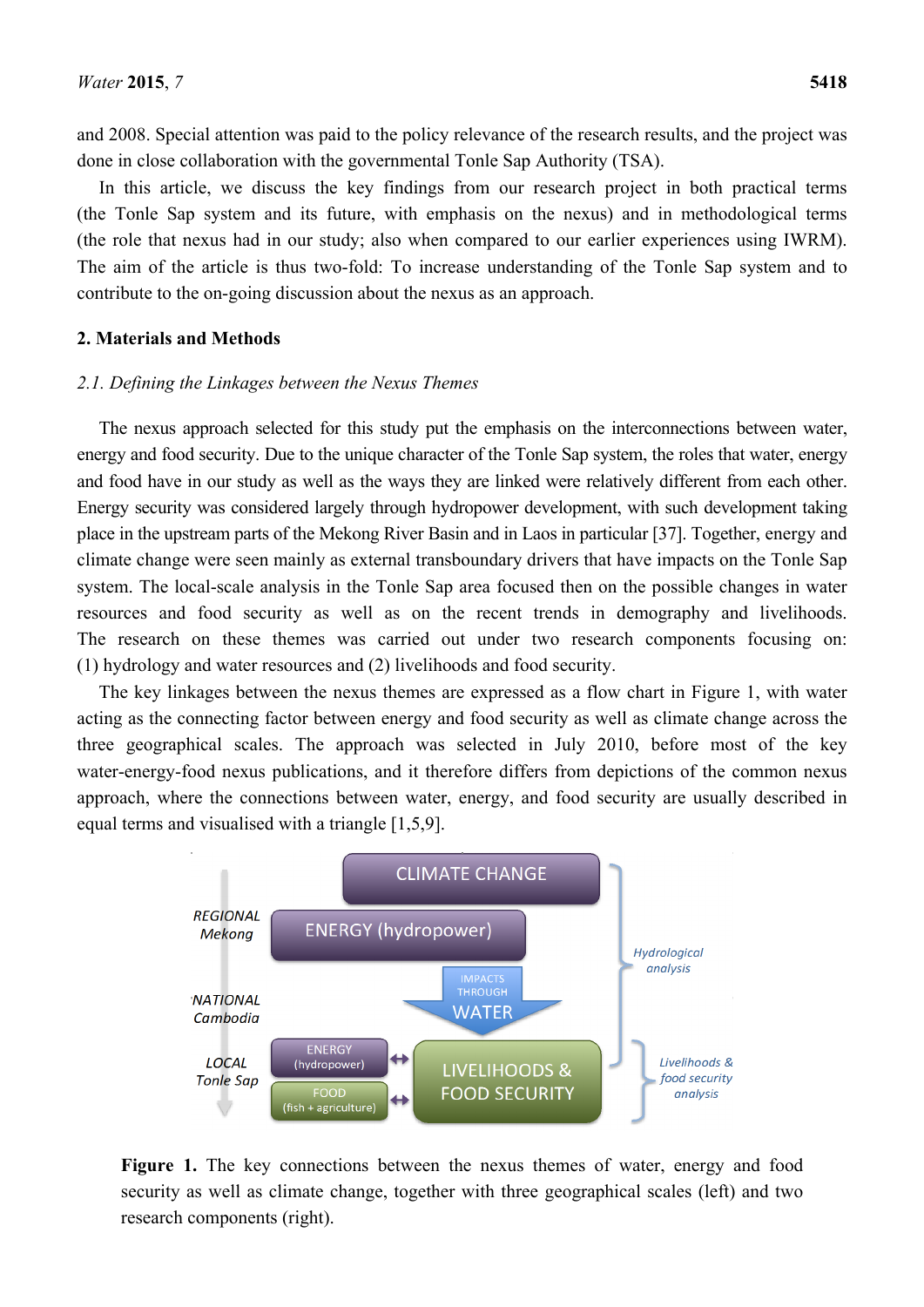#### *2.2. Research Component on Hydrology and Water Resources*

The first research component created the link from energy (*i.e.*, Mekong hydropower development) and climate to water resources by analysing the impacts of regional level changes to the Tonle Sap's flow regime (Figure 2) [38]. The impacts from the Mekong hydropower development and climate change were analysed both separately and together, using the ten-year period from 2032 to 2042.

The analysis under this research component was done with the help of two mathematical models. A distributed hydrological model called VMod [39] was established for the whole Mekong River Basin. The VMod hydrological model is a dynamic model constructed from square grid cells, and it was used to simulate the cumulative impacts of hydropower development and climate change on the Mekong flow regime. A 5 km  $\times$  5 km resolution raster dataset was constructed for the VMod model using SRTM 90 m elevations [40], Global Land Cover 2000 [41], and the Food and Agriculture Organisation of the United Nations (FAO) soil map of the world [42]. The main meteorological and discharge data were acquired from the Mekong River Commission (MRC) database [43].

After the model grid and the data were set up, the VMod model was calibrated against measured discharge for the calibration period (1982–1991). The validity of the model calibration was checked by computing the validation period (1993–1999) using the calibrated parameters, and comparing the fit from the validation period to calibration period results in selected river stations. The modelled daily discharge over the validation period agreed very well with the measured ones: Nash-Sutcliffe efficiency (NSE) varied from 0.78 to 0.94, depending on the station [38]. The relationship is shown visually in Figure S1 in the supplementary material.



**Figure 2.** The three geographical scales of hydrological analysis and the related drivers of change: (**a**) Mekong River Basin, (**b**) Tonle Sap Lake catchment as well as the lake and its floodplain. The model used at each scale is indicated in parentheses.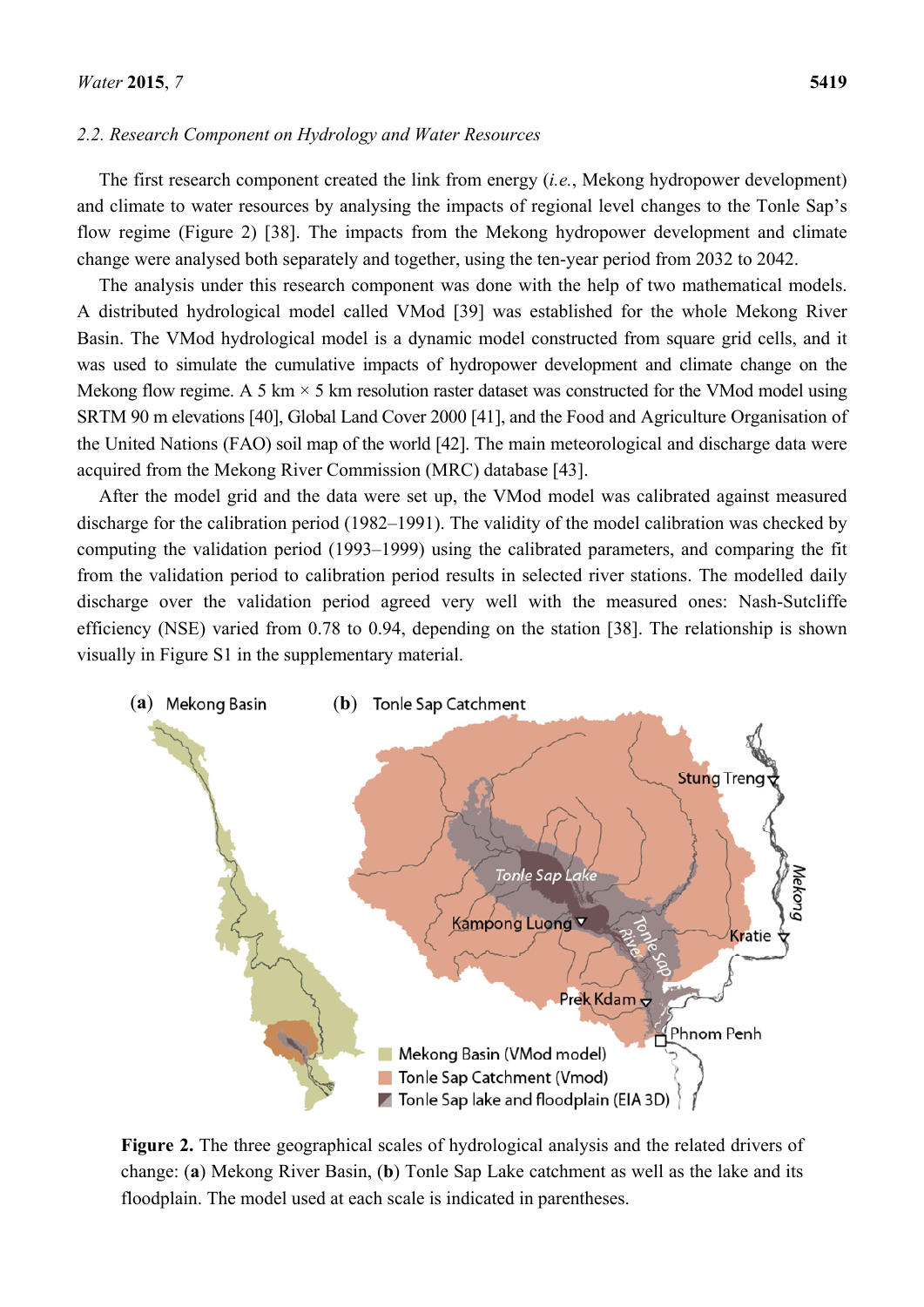The VMod model was then linked to a more detailed EIA 3D floodplain model [38] that simulated the impacts of basin-wide cumulative changes on the Tonle Sap flood pulse. The EIA 3D model is a three-dimensional baroclinic multilayer model that numerically solves the simplified Navier-Stokes equations using the implicit finite difference method [44]. Incoming flow at Kratie and from the Tonle Sap Catchment based on simulations from [38] and water levels at the South China Sea near the Mekong Delta based on [45] were used as upstream and downstream boundary conditions, respectively. The EIA 3D floodplain model was calibrated against measured water levels. As shown in Figures S2−S3 of the supplementary material, the model is able to regenerate the measured flood pulse rather well.

The regional climate change scenarios for the hydrological model were obtained by downscaling five different Global Circulation Models (GCMs) for the Mekong Basin. For the selected GCMs, two different emission scenarios, *i.e.*, B1 (550 ppm stabilisation) and A1b (720 ppm stabilisation), were used. The MRC hydropower database was used to account for future development of large-scale hydropower in the Mekong Basin. To define the operation of hydropower reservoirs, a linear programming optimisation was used with the monthly outflows for each reservoir estimated separately, starting upstream.

#### *2.3. Research Component on Livelihoods and Food Security*

The second research component looked at local water and food security through analysis of the demographic and socio-economic situation and its trends in the Tonle Sap area. The analysis built on extensive spatial analysis of the key socio-economic databases, *i.e.*, Population Census 1998 and 2008 [46], and it was complemented by the CSIRO Tonle Sap Household Survey covering 1000 households in the area [47]. Due to Cambodia's tumultuous history [48], the Population Censuses of 1998 and 2008 are the first demographic datasets since 1960s, providing a major opportunity to look at the key demographic and socio-economic trends in the country. There have been very few analyses done on such trends anywhere in Cambodia, e.g., [49], and none in the specific context of the Tonle Sap Lake.

The Census data includes vast number of indicators, and for our analysis we selected demographic and socio-economic indicators that are particularly relevant for livelihoods, well-being and overall development. Given the close connection between the lake and the livelihoods of the area, many indicators have also a strong link to water and food security. The analysis looked both the current status (as of 2008) and the recent trends (from 1998 to 2008) of these key indicators. The change from 1998 to 2008 was looked in two ways: in terms of quantities (e.g., number of people having fishing as their main source of livelihood) and in terms of proportion (e.g., percentage of economically active population engaged in fishing).

The selected indicators were grouped and analysed spatially, with the Tonle Sap area divided into three spatial zones: Zone 1 (Lower Floodplain), Zone 2 (Upper Floodplain), and Zone 3 (Urban) (see also [32]). Such a spatial approach was used to establish a connection with the hydrological analysis and the lake itself. To provide a link with policy-making, the spatial zones were further divided into 18 sub-zones based on the administrative boundaries of the six Tonle Sap provinces. The statistical meaningfulness of the spatial zones was tested with k-means clustering of the Population Census data; the test confirmed that the Census data can be organised with spatially interpretable linkages to water and main livelihood sources [46].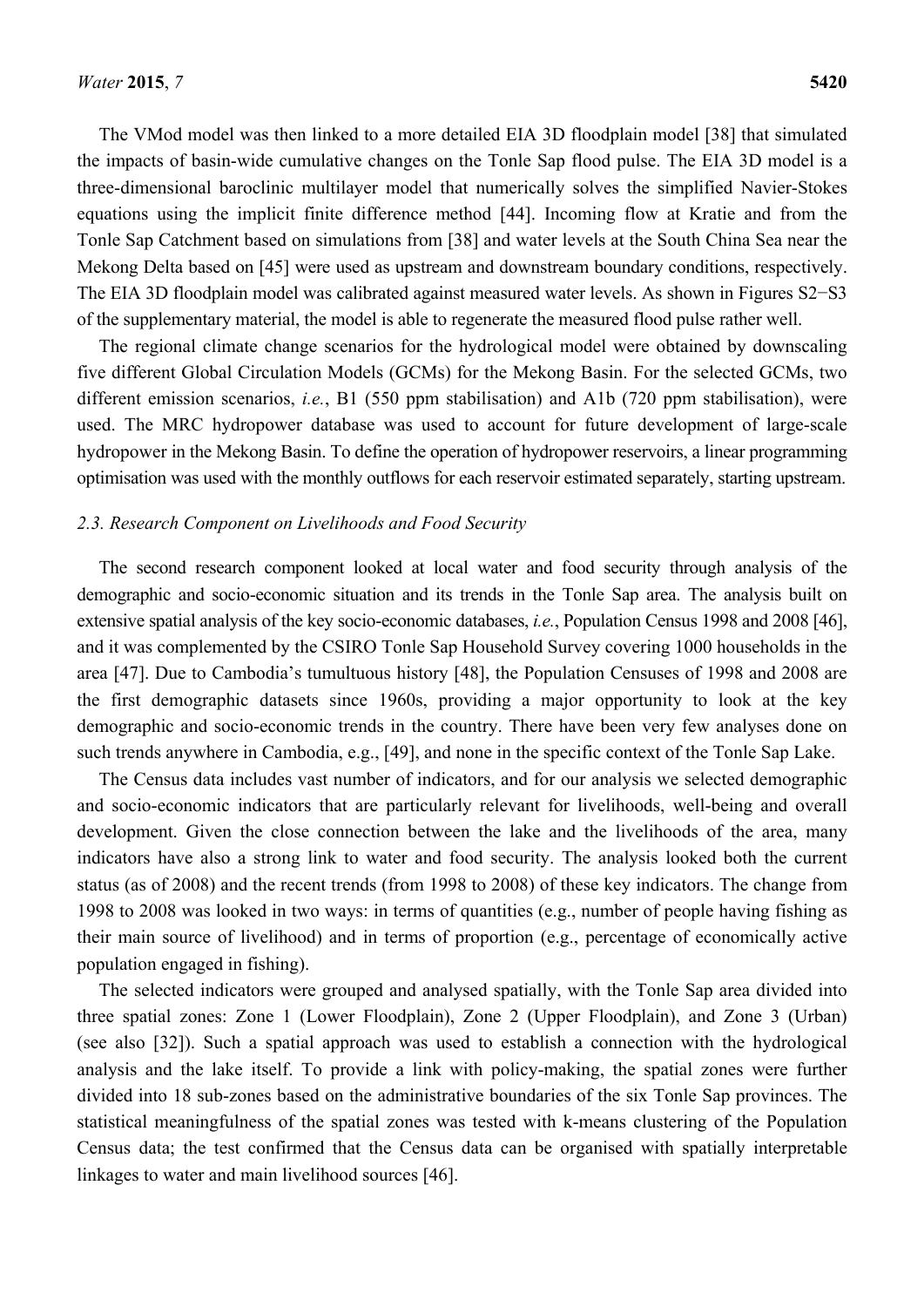The analysis of local water and food security was complemented by mapping of local water infrastructure in the Tonle Sap area. This mapping exercise focused on food security and energy security, and included major irrigation structures and hydropower development in the Tonle Sap Basin collected from a variety of information sources. While such infrastructure is a major component of local water, energy and food security, this was first time that location-specific information on such infrastructure was publicly presented in a single map [50].

#### *2.4. Scenario Formulation: Four Alternative Futures for the Tonle Sap*

The two research components were supported by a scenario process that was used to describe and discuss the connections between water, energy, food and climate change. The scenarios thus created a kind of synthesising nexus framework for the study, connecting two research components that looked only at selected nexus themes. The aim of the scenario process was to create plausible alternative futures for the Tonle Sap in year 2040, taking into account both external and internal drivers affecting the area.

The scenario process included three phases and was built on a set of stakeholder workshops with the participation of a number of experts on different nexus themes. The process was initiated by the creation of alternative scenario narratives for the Tonle Sap during the first two stakeholder workshops [51,52]. These scenario narratives helped to focus the actual research, with initial research results being discussed in the following two stakeholder workshops. The research findings were synthesised and connected to policy-making through the creation of four alternative scenarios for the Tonle Sap in 2040 that were elaborated during the last workshop.

This also means that our final scenarios can be seen to be close to data- and analysis-driven forecasts that build on our modelling estimates and socio-economic trend analyses. While there are also other, less rigid ways to create scenarios [53–55], the main characteristics of our scenarios are in line with the general scenario description by the Intergovernmental Panel on Climate Change (IPCC): "*A scenario is a coherent, internally consistent and plausible description of a possible future state of the world. It is not a forecast; rather, each scenario is one alternative image of how the future can unfold*" [56].

### **3. Key Results: Water-, Energy-, Food- and Climate-Related Drivers in the Tonle Sap**

This section presents the key results from the two research components (Figure 1) as well as from the scenario formulation process. The results are based on Keskinen *et al.* [29], with emphasis on their implications for the water-energy-food nexus. For more detailed description of the results, see [29,38,46].

#### *3.1. Hydrological Analysis of Energy- and Climate-Related Drivers*

The hydrological research component analysed how energy- and climate-related drivers impact the Tonle Sap system's hydrology and, consequently, food security. The modelling results clearly indicate that the flood pulse of the Tonle Sap is likely to change in the future, with the planned hydropower dam development in the Mekong River Basin causing dramatic changes to the flood dynamics and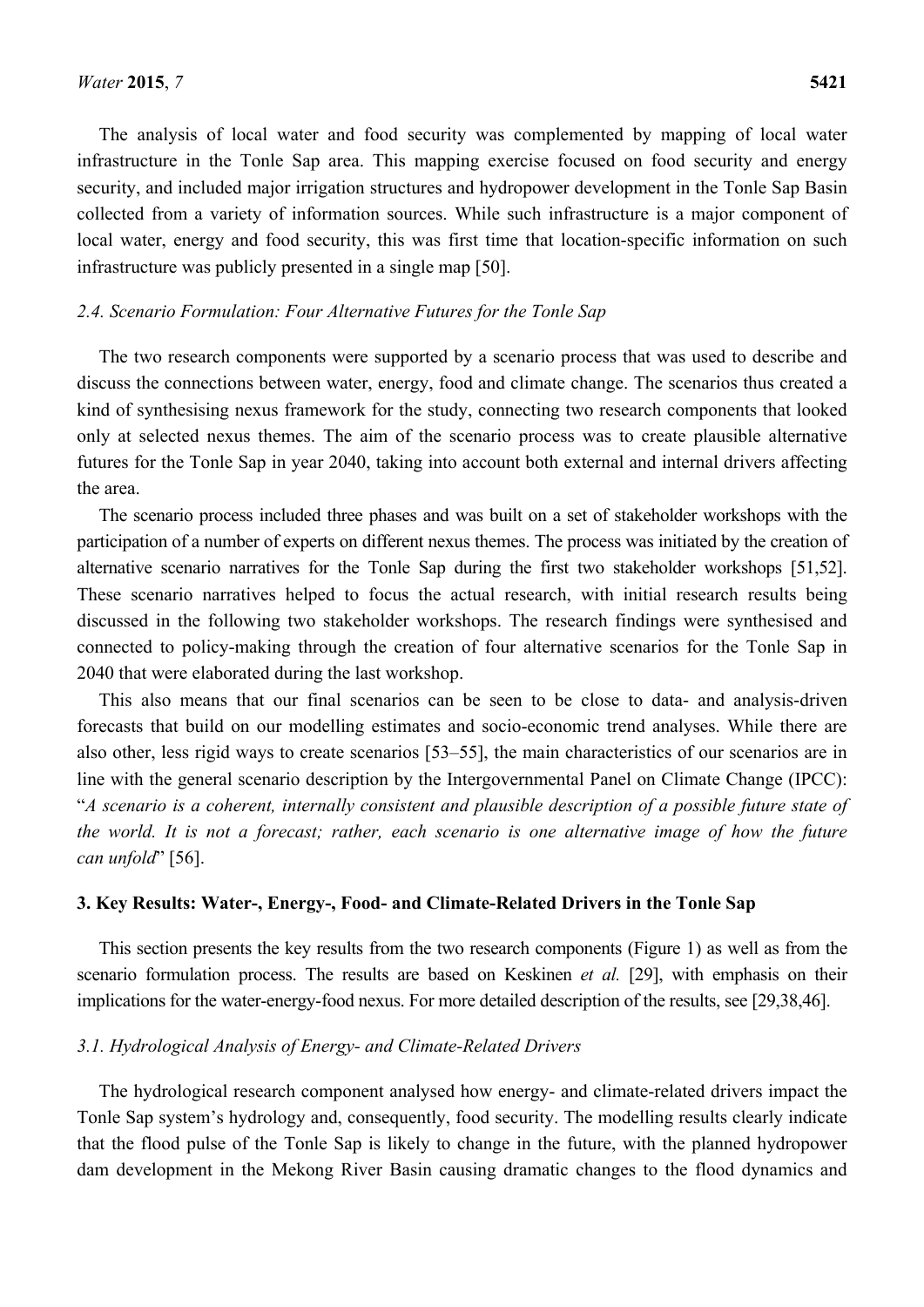hydrology. The operation of planned hydropower dams will flatten the hydrograph by causing higher dry season water levels and lower flood peaks (Figure 3).

The analysis shows that climate change will cause changes to the rainfall and temperature in the area, impacting the runoff and water levels in the Mekong mainstream and in the Tonle Sap system. However, our analysis indicates that the exact impact of climate change remains unclear, mainly due to differences in the different GCMs applied to the Mekong Basin. Remarkably, even the direction of the flow changes caused by climate change differs depending on the emission scenario and GCM used. Consequently, it is impossible to even say whether climate change will increase or decrease the flood season water level in the Tonle Sap.

Within the timeframe used in the model, *i.e.*, by the year 2042, climate change alone does not have a considerable impact on the dry season water level in the lake. The climate change impact on the flooded area, which is an important element for ecosystem productivity, is thus uncertain, with the estimates for the future floodplain area varying from  $92\%$  (8832 km<sup>2</sup>) to 109% (10,464 km<sup>2</sup>) of the current average floodplain area of 9600 km<sup>2</sup>.

In contrast, the cumulative impacts of hydropower operation and climate change have a clear impact on dry season water levels, which are estimated to be 0.5–0.9 m above the current levels. This would mean that the permanent lake area would increase 18%–31%, submerging important habitats, such as flooded forest (Figure 3). The cumulative impacts are also significant for the flood season water levels, with our modelling estimates indicating lower flood peaks, although with large uncertainty due to the differences in GCMs used in the study. Overall, the floodplain area is expected to significantly reduce due to cumulative impacts from climate change and hydropower reservoirs, with the minimum area being around 75% of the current floodplain area.



**Figure 3.** Estimated future changes to discharge and water levels. (**a**) Impact of reservoir operation (rv) and climate change (A1b scenario) on flow regime in the Mekong mainstream in Kratie, Cambodia (see location in Figure 2); figure modified from [38]; (**b**) Map of the estimated future changes (2032–2042) caused by the cumulative impacts of climate change (A1b) and reservoir operation (rv) in the permanent lake and flooded areas compared to the baseline (BL; 1982−1992).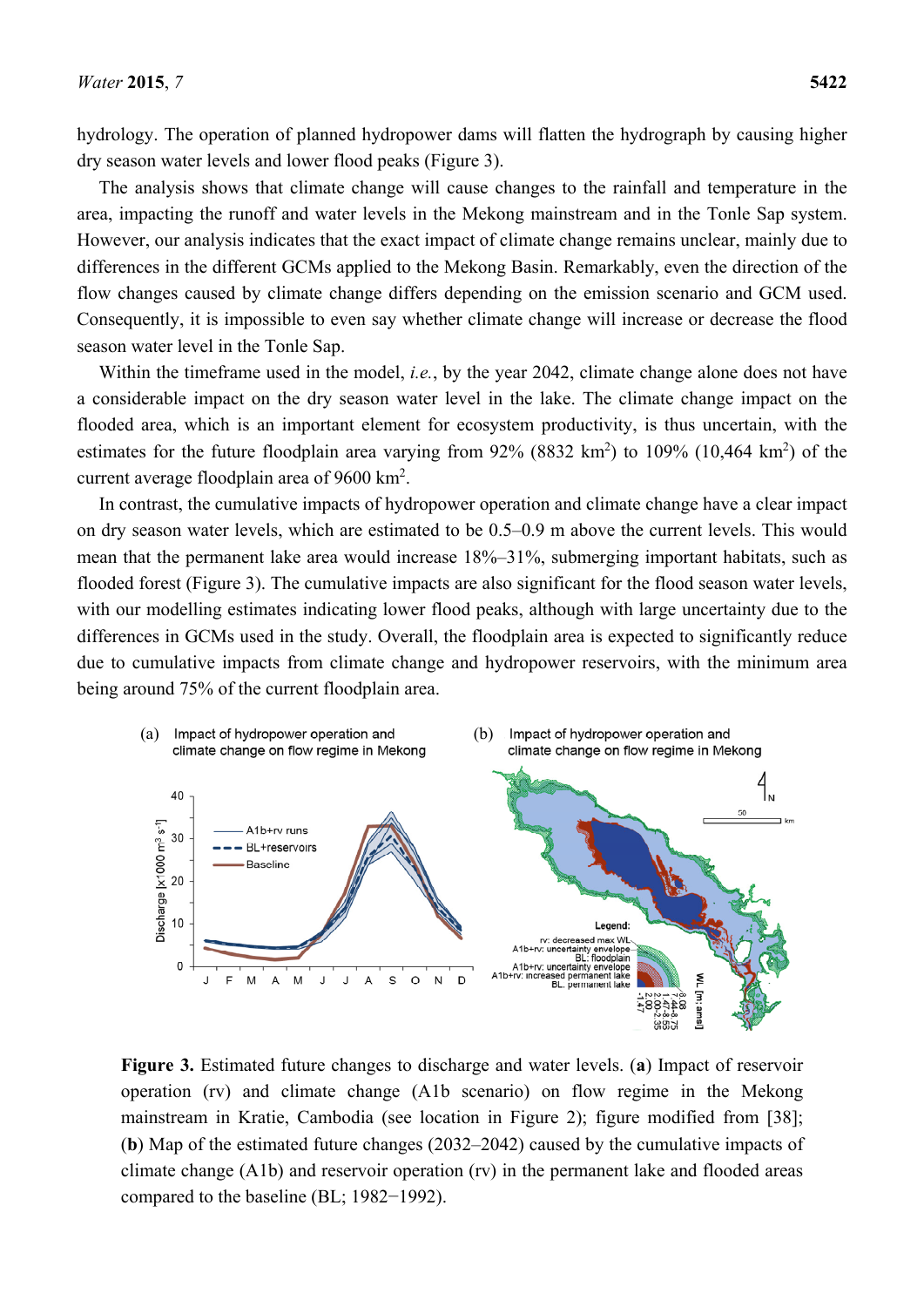#### *3.2. Livelihood & Food Security Analysis*

The livelihood and food security analysis looked at the current demographic and socio-economic situation and trends in the Tonle Sap area and related them to food security by focusing on agriculture and fishing as main livelihood sources. The three zones (Lower floodplain, Upper floodplain and Urban areas) created differ greatly in terms of their population, area as well as relationships to the lake and its flood pulse. While Zone 2 clearly has the biggest population, Zone 1 is the largest area-wise and is most directly connected to the lake and its flood pulse due to its location.

Altogether, the Tonle Sap study area has some 1,707,000 people (according to Population Census 2008) living in 1555 villages and settlements, with 1244 of those being rural and 311 urban. The very clear dominance of youth in the total population is demographically remarkable: the two biggest age groups are between 15–19 years and 20–24 years. These young people are thus just entering the work force, searching for meaningful work opportunities.

People living in and around the Tonle Sap Lake have adapted to the enormous annual variation of the lake's water level; many even live in floating houses on the lake itself. People's livelihoods are closely connected to the lake and the natural resources it provides and supports. From the nexus point of view, the strong connection between livelihoods and food security is remarkable: Agriculture clearly dominates (61% of total work force has it as main livelihood), with fishing coming third (4.5%) after trade (11.5%) (Table 1). Over 65% of the Tonle Sap's work force thus has either agriculture or fishing as their main livelihood source, and both sectors form significant secondary livelihood sources as well. In addition, agriculture and fishing are the most important contributors to national food security, with rice and fish being the staple food of Cambodia.

Our findings indicate that the total work force in the agricultural and fishing sector increased dramatically between 1998 and 2008 due to rapid population growth. Although the proportion of the workforce engaged in the agricultural sector decreased slightly from 66% in 1998 to 61% in 2008, the number of people workforce in the sector increased by 130,000 people. A similar finding was evident in the fishing sector, where the absolute number of people with fishing as their main economic activity increased by 10,700 people, although the proportion of people involved in the sector decreased from 4.7% in 1998 to 4.5% in 2008 (Figure 4). Hence, over 140,000 new people established agriculture and fishing as their main economic activity between 1998 and 2008. Such an increase obviously puts pressure on existing resource use but may also enhance food security if it leads to increased and more diverse food production.

At the same time, it is important to note that there are remarkable differences between the livelihood structures in different zones and sub-zones of the Tonle Sap (Table 1). While fishing is the most important livelihood activity in the areas closest to the lake, urban areas in particular have much more diverse livelihood structures. In addition, there are considerable differences across the six Tonle Sap provinces. The comparison between Population Census 2000 and 2008 also show that the general livelihood structure is slowly diversifying, with an increasing number of people gradually transferring from traditional, agriculture-based livelihoods to other sources of livelihood. This is particularly visible in the urban areas, with the provincial capitals and Siem Reap in particular also attracting migrants from the rural areas.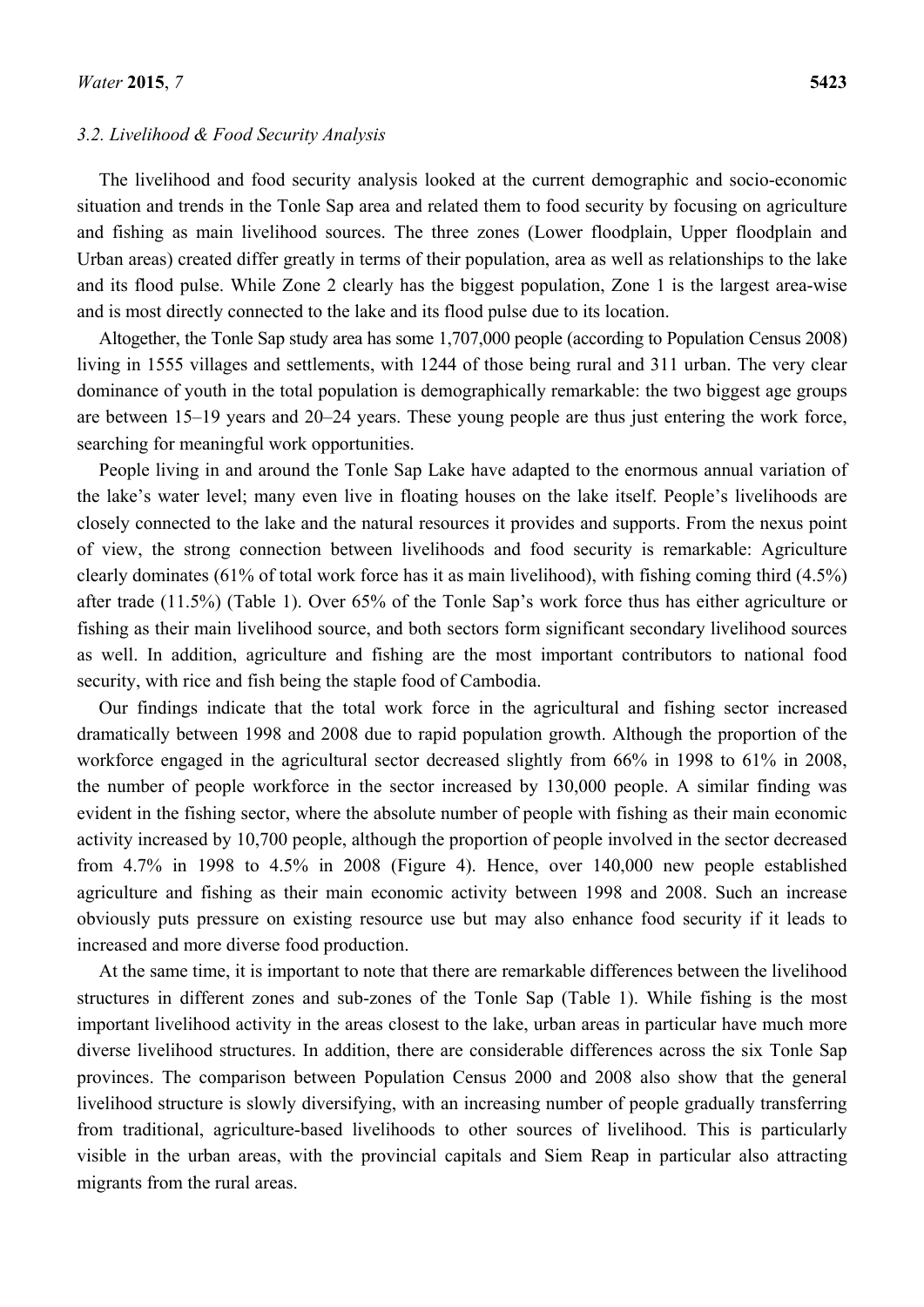| Zones                           | Agriculture<br>(Include<br>Forestry) |                            | Fishing       |                            | Wholesale     |                            | Construction  |                            | <b>Transport, Storage and</b><br>Communication |                            | <b>Manu-Facturing</b> |                            | <b>Total for Six</b><br><b>Sectors</b> |                            |
|---------------------------------|--------------------------------------|----------------------------|---------------|----------------------------|---------------|----------------------------|---------------|----------------------------|------------------------------------------------|----------------------------|-----------------------|----------------------------|----------------------------------------|----------------------------|
|                                 | $\frac{0}{0}$                        | <b>Number</b><br>of People | $\frac{0}{0}$ | <b>Number</b><br>of People | $\frac{0}{0}$ | <b>Number</b><br>of People | $\frac{0}{0}$ | <b>Number</b><br>of People | $\frac{0}{0}$                                  | <b>Number</b><br>of People | $\frac{0}{0}$         | <b>Number</b><br>of People | $\frac{0}{0}$                          | <b>Number</b><br>of People |
| <b>Zone 1: Lower Floodplain</b> | 28.3                                 | 12,589                     | 60.2          | 26,801                     | 6.7           | 2998                       | 0.2           | 103                        | 1.3                                            | 568                        | 0.9                   | 408                        | 97.6                                   | 43,467                     |
| <b>Banteay Meanchey</b>         | 97.4                                 | 1,190                      | 0.4           | 5                          | 0.3           | $\overline{4}$             | 0.0           | $\boldsymbol{0}$           | $0.0\,$                                        | $\boldsymbol{0}$           | 0.2                   | $\overline{c}$             | 98.3                                   | 1,201                      |
| Battambang                      | 2.4                                  | 145                        | 85.6          | 5,253                      | 7.7           | 472                        | 0.4           | 24                         | 0.8                                            | 51                         | 0.6                   | 34                         | 97.4                                   | 5,979                      |
| Kampong Chhnang                 | 43.7                                 | 5,212                      | 43.2          | 5,161                      | 7.3           | 873                        | 0.4           | 43                         | 2.2                                            | 267                        | 0.8                   | 90                         | 97.6                                   | 11,646                     |
| Kampong Thom                    | 17.3                                 | 887                        | 76.8          | 3,935                      | 3.8           | 195                        | 0.0           | $\boldsymbol{0}$           | $0.0\,$                                        | $\overline{2}$             | 0.3                   | 15                         | 98.3                                   | 5,034                      |
| Pursat                          | 21.4                                 | 1,756                      | 67.5          | 5,533                      | 7.1           | 579                        | 0.1           | 5                          | 1.1                                            | 92                         | 1.1                   | 90                         | 98.3                                   | 8,055                      |
| Siem Riep                       | 28.5                                 | 3,399                      | 58.1          | 6,914                      | 7.3           | 875                        | 0.3           | 31                         | 1.3                                            | 156                        | 1.5                   | 177                        | 97.0                                   | 11,552                     |
| <b>Zone 2: Upper Floodplain</b> | 80.9                                 | 433,777                    | 1.3           | 6898                       | 5.6           | 30,253                     | 2.5           | 13,246                     | 1.5                                            | 8095                       | 2.1                   | 11,253                     | 93.9                                   | 503,522                    |
| <b>Banteay Meanchey</b>         | 81.9                                 | 58,794                     | 0.5           | 374                        | 4.6           | 3,323                      | 2.0           | 1,449                      | 1.7                                            | 1,212                      | 2.7                   | 1,912                      | 93.4                                   | 67,064                     |
| Battambang                      | 76.6                                 | 90,193                     | 1.5           | 1,789                      | 7.2           | 8,422                      | 3.4           | 4,043                      | 2.2                                            | 2,594                      | 2.4                   | 2,845                      | 93.3                                   | 109,886                    |
| Kampong Chhnang                 | 81.3                                 | 35,404                     | 2.2           | 956                        | 4.9           | 2,114                      | 1.1           | 464                        | 1.1                                            | 478                        | 3.1                   | 1,341                      | 93.6                                   | 40,757                     |
| Kampong Thom                    | 85.7                                 | 59,329                     | 1.2           | 834                        | 4.5           | 3,104                      | 1.0           | 660                        | 1.3                                            | 896                        | 1.7                   | 1,159                      | 95.3                                   | 65,982                     |
| Pursat                          | 84.8                                 | 79,451                     | 1.4           | 1,278                      | 5.0           | 4,646                      | 1.0           | 951                        | 1.1                                            | 1,053                      | 1.1                   | 1,049                      | 94.4                                   | 88,428                     |
| Siem Riep                       | 79.0                                 | 110,606                    | 1.2           | 1,667                      | 6.2           | 8,644                      | 4.1           | 5,679                      | 1.3                                            | 1,862                      | 2.1                   | 2,947                      | 93.9                                   | 131,405                    |
| Zone 3: Urban                   | 27.6                                 | 74,411                     | 1.7           | 4549                       | 24.0          | 64,677                     | 6.8           | 18,275                     | 7.8                                            | 21,043                     | 6.3                   | 16,917                     | 74.1                                   | 199,872                    |
| <b>Banteay Meanchey</b>         | 32.9                                 | 12,667                     | 0.6           | 213                        | 27.0          | 10,391                     | 6.9           | 2,658                      | 7.6                                            | 2,910                      | 6.6                   | 2,540                      | 81.6                                   | 31,379                     |
| Battambang                      | 30.3                                 | 24,180                     | 0.7           | 530                        | 24.1          | 19,256                     | 6.5           | 5,217                      | 7.5                                            | 6,008                      | 7.6                   | 6,046                      | 76.6                                   | 61,237                     |
| Kampong Chhnang                 | 18.3                                 | 3,644                      | 12.0          | 2,381                      | 27.7          | 5,502                      | 4.0           | 804                        | 7.9                                            | 1,562                      | 9.5                   | 1,897                      | 79.5                                   | 15,790                     |
| Kampong Thom                    | 53.6                                 | 13,701                     | 0.7           | 177                        | 15.7          | 4,014                      | 2.6           | 661                        | 4.5                                            | 1,156                      | 3.7                   | 944                        | 80.8                                   | 20,653                     |
| Pursat                          | 38.4                                 | 7,547                      | 0.3           | 57                         | 20.3          | 3,995                      | 4.8           | 940                        | 5.5                                            | 1,084                      | 4.6                   | 897                        | 73.9                                   | 14,520                     |
| Siem Riep                       | 53.2                                 | 126,677                    | 4.1           | 9,772                      | 13.0          | 31,038                     | 5.8           | 13,705                     | 4.3                                            | 10,341                     | 3.2                   | 7,726                      | 83.7                                   | 199,259                    |
| <b>Total for Tonle Sap</b>      | 61.3                                 | 520,777                    | 4.5           | 38,248                     | 11.5          | 97,928                     | 3.7           | 31,624                     | 3.5                                            | 29,706                     | 3.4                   | 28,578                     | 87.8                                   | 746,861                    |

| Table 1. Involvement in key livelihood sectors by 3 zones and 18 sub-zones. Data source: [57]. |  |  |  |  |  |
|------------------------------------------------------------------------------------------------|--|--|--|--|--|
|                                                                                                |  |  |  |  |  |

Note: Column with % indicates the proportion of livelihood from the economic active population in the zone/sub-zone.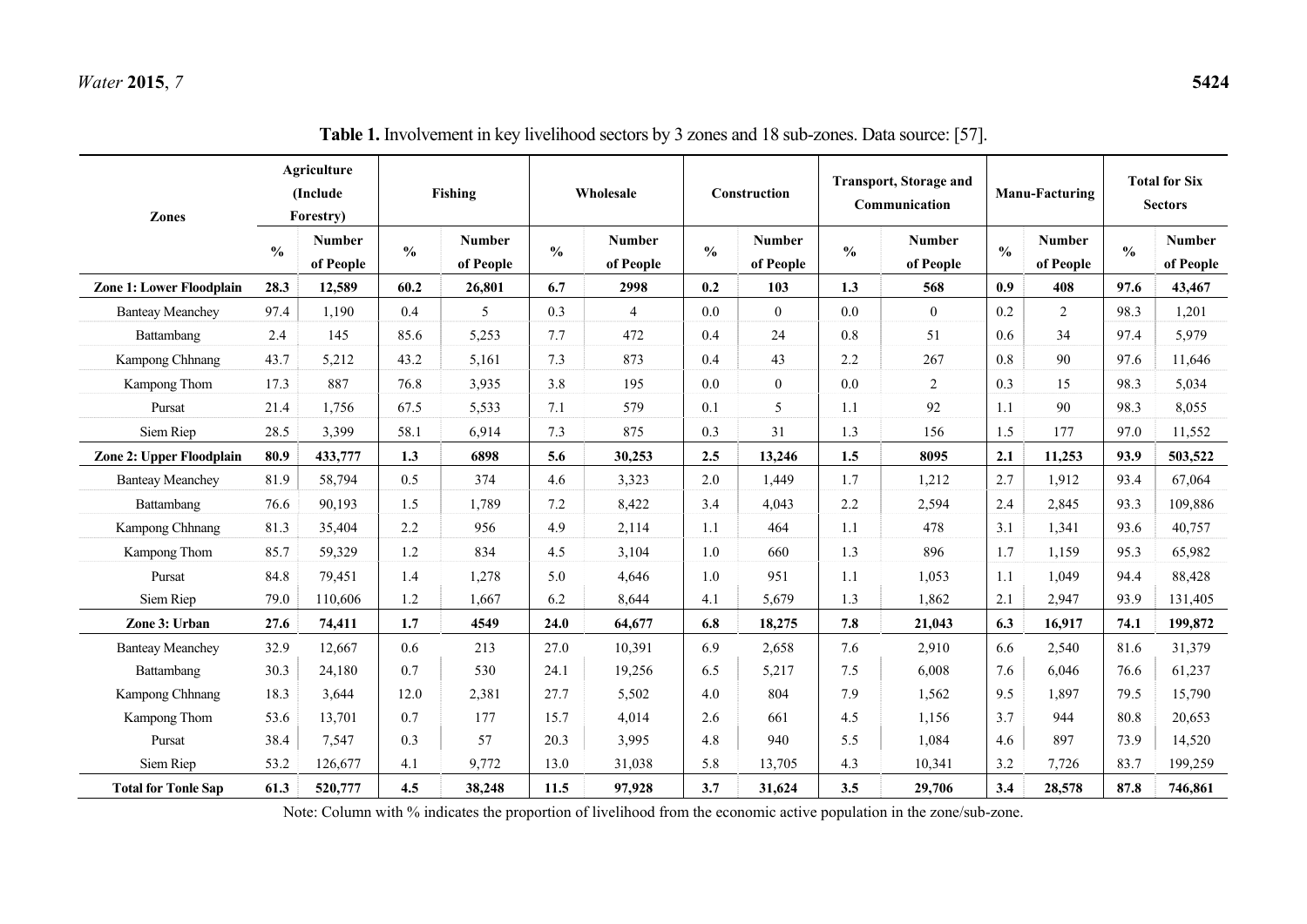

**Figure 4.** The map of Tonle Sap area and its zoning, with six sub-zones of Lower Floodplain closest to the lake, Upper Floodplain further and Urban areas indicated as six circles around provincial capitals. The numbers indicate the number of people with fishing as their main source of livelihood. Bold figures indicate the total number in 2008, while the figures in parentheses show the change from year 1998 based on comparison between Population Census 1998 and 2008. Blue numbers indicate decline and red increase in the number of people. Reproduced with permission from Aalto University, 2013 [29].

## *3.3. Alternative Scenarios for the Tonle Sap in 2040*

The two research components described above provided new information about energy-, climate-, water- and food-related trends and pressures in the Tonle Sap area. To help understand future development from a nexus approach, these were integrated using a scenario formulation process that made use of the results from both research components. A scenario process was selected because it did not seem reasonable to create just one possible view about the ways the water, energy and food security are likely to develop in the future. Instead, the research findings were synthesised by creating four alternative scenarios for the Tonle Sap in 2040.

The starting point for the scenario formulation was energy-related, namely the decision whether or not to build more mainstream and tributary dams in the Mekong River Basin. This created two alternative "water and energy paths" for the scenario process: One with many Mekong dams (blue path) and one with only currently existing or under construction dams (green path). Next, the possible differences in the livelihood development and the implementation of government's policies [58] led to two different kinds of "societal development paths". Together, these two paths produced four alternative scenarios for the Tonle Sap by 2040: Major changes, Growing disparity, Green growth, and Stagnation (Figure 5).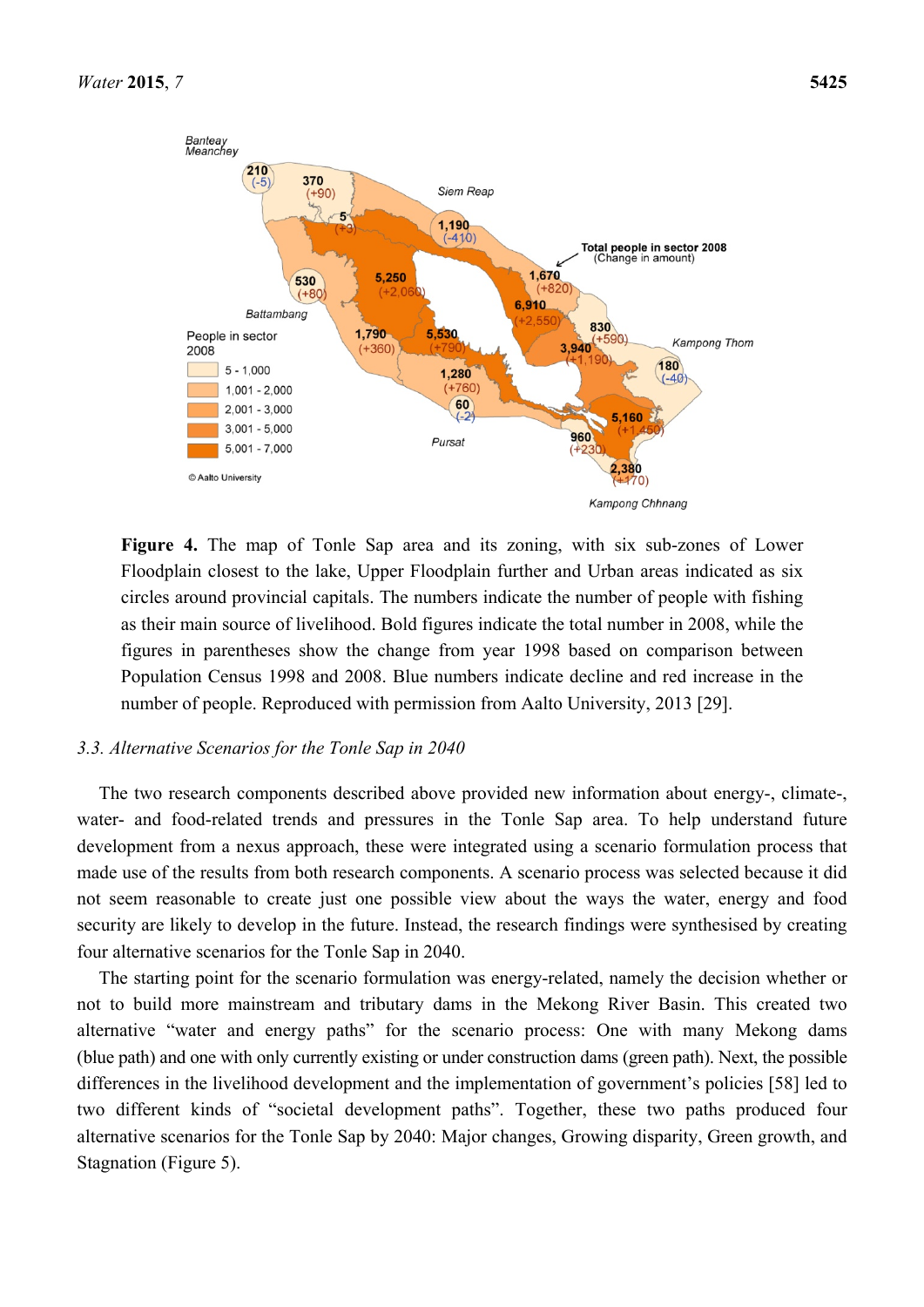

**Figure 5.** Four alternative scenarios created for the Tonle Sap in 2040 (centre), with two alternative water and energy paths on the left and two alternative societal development paths on the right. Grey arrows indicate how energy security and food security are likely to develop as part of different paths.

All four alternative scenarios present different but nevertheless plausible futures for the Tonle Sap area. Importantly, they also have differing implications across the water-energy-food nexus at different scales (Figure 1). While the paths related to hydropower construction will impact energy security at regional scale, they also have direct implications for local water and food security. At the same time, the scenarios indicate that the future of the Tonle Sap depends very much on how socio-economic situation and livelihoods develop as a response to these external changes.

## **4. Discussion**

In this article, our focus is two-fold. In practical terms, we assess water, energy, food and climate-related drivers in the Tonle Sap area. In methodological terms, we discuss the implications that using the water-energy-food nexus approach had in our study. The article provides a novel analysis of how the combination of external drivers (regional hydropower development and climate change) and internal drivers (demographic and socio-economic trends) is likely to affect the area's long-term development (four alternative futures). At a more theoretical level, the study provides an opportunity to discuss the pros and cons of a nexus approach in terms of both research and science-policy-stakeholder interaction, also making use of the authors' previous research experience in the area. Next, we will discuss both these aspects in more detail, together with the consideration of key limitations of our study.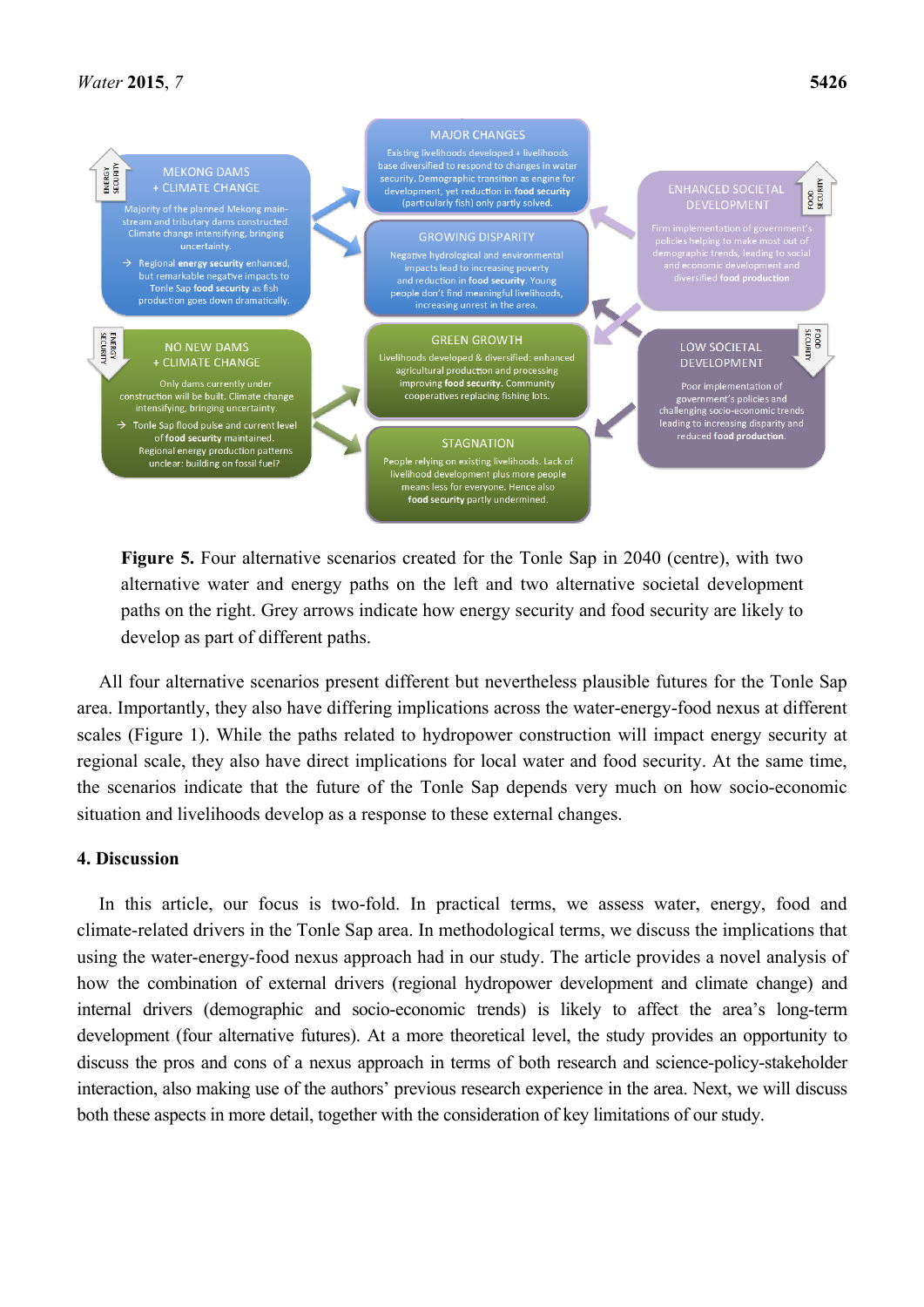#### *4.1. Implications for the Tonle Sap Area: National Food Security in Danger*

The Tonle Sap Lake area forms a critically important economic, social and environmental resource for the whole of Cambodia, yet is under threat from the possible changes that regional hydropower development will cause for its flood pulse. The possible changes in the flood pulse are expected to radically reduce the ecosystem productivity of the lake-floodplain system, leading also to remarkable social and economic impacts. Based on our analysis, we foresee that the most remarkable impacts are related to three, interlinked changes.

Firstly, the expected shifts in floodplain habitats [59] due to a changed flood regime can potentially be very destructive for existing floodplain ecosystems, also negatively impacting aquatic production. On the other hand, they can also lead to modest increases in agricultural areas in the upper floodplain, thus enabling potential increases in agricultural production. Secondly, increased dry season water levels are expected to lead to the destruction of the majority of the flooded forests surrounding the lake, having a notable impact on sedimentation processes, ecosystems and aquatic productivity. It would also impact environmental conservation and, hence, ecotourism, as large parts of the current conservation core areas would be permanently submerged.

Thirdly and most importantly, the hydrological and environmental changes put major pressure on the Tonle Sap's immense fish production. While the connection between Tonle Sap's primary production and fish production is still not very well understood [60,61], it is expected that the changes described in our results would lead to remarkable reductions in fish production. Such a radical reduction would naturally have negative implications for livelihoods in the Tonle Sap area, with people in the lower floodplain most affected. It would also have broader implications due to the critical importance of fish for food security: up to 80% of all animal protein consumption in Cambodia comes from fish and other aquatic animals [62], and Cambodian fisheries contribute considerably to regional food security thanks to fish migration and fish export [63,64]. Mitigating the impacts of reduced fish production on food security would require significant improvements in current food production, but this is challenging due to the limited amount of water and land available [65]. Consequently, the reduced fish production will lead to decreased self-sufficiency, increasing dependency on food imports and, ultimately, reduced food security.

In addition to these environmental pressures, the Tonle Sap area is seeing major demographic and socio-economic changes. Our analysis shows that almost 2 million people already live in the lake and its floodplains, with exceptionally large numbers of young people entering the work force, changing the livelihood dynamics. Given the dominance of agriculture, and the combination of management challenges and already heavy pressure on the area's natural resources, the Tonle Sap's future depends very much on what kinds of livelihood sources these young people are able to move to.

As illustrated by the four alternative futures (Figure 5), the future of the Tonle Sap area thus depends on both external drivers and internal changes in the demographic and socio-economic setting of the area. This puts pressure on the key actors, including the Cambodian government. In sum, we see that the Cambodian government and its line agencies should take simultaneous action at three levels. Regionally, the Cambodian government needs to engage into active dialogue with its upstream neighbours about the most sustainable ways to develop the Mekong River Basin to minimise the impacts on the Tonle Sap system. While the Mekong River Commission (MRC) provides the most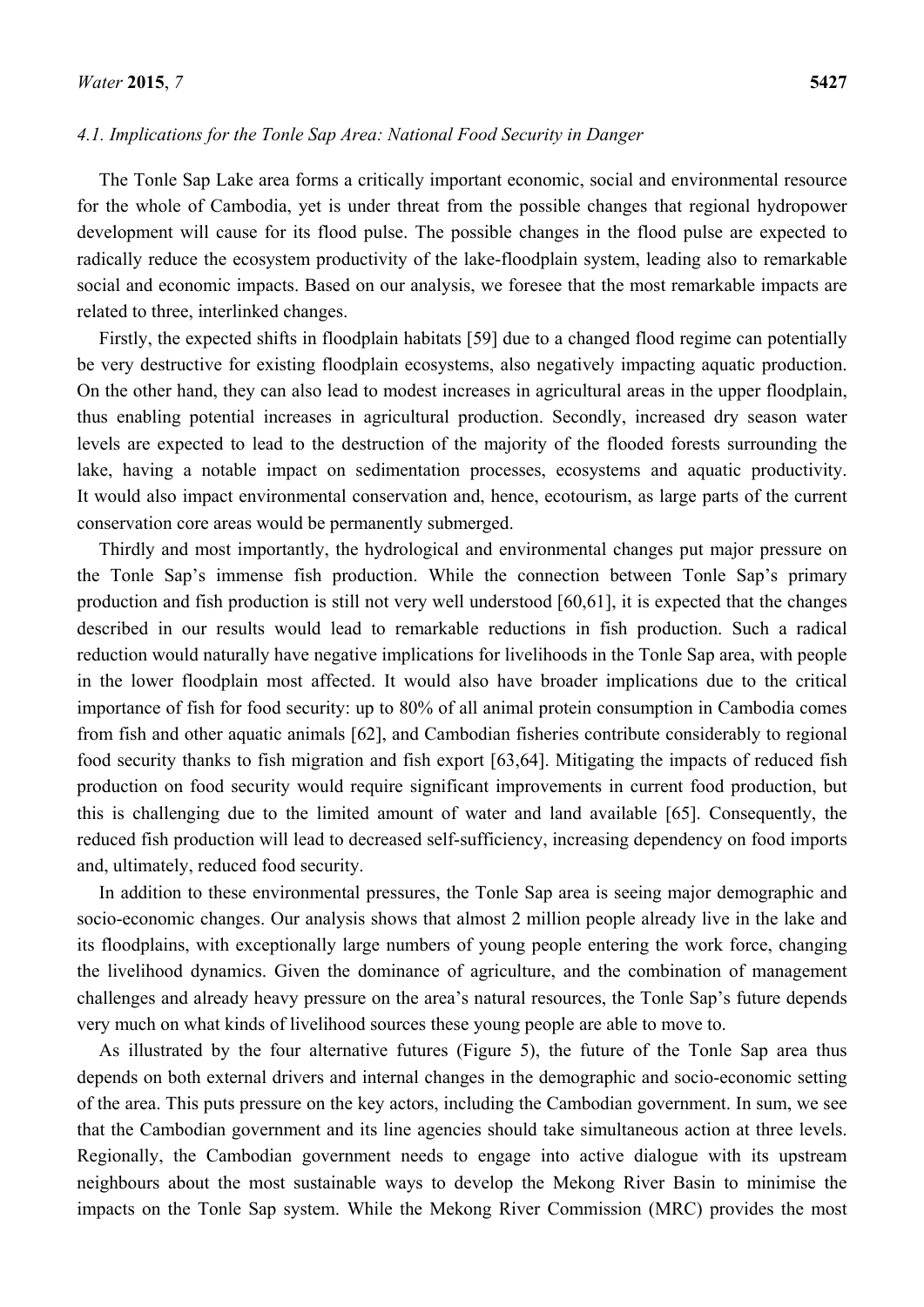obvious arena for such a dialogue, its inherent political challenges [66,67] mean that Cambodia needs to support the regional processes with proactive bilateral negotiations.

At a national level, firm implementation of the Cambodian government's development plans is the key for the Tonle Sap. On the positive side, Cambodia's Rectangular Strategy [58] already incorporates practically all relevant policies that are needed for the positive livelihood transformations to occur in the Tonle Sap within next decades. Yet implementing these ambitious plans requires close collaboration between the different ministries, active stakeholder participation, and, generally, good governance; all of these have traditionally been in rather short supply in Cambodia [68]. Finally, at a local level, the dominance of traditional livelihood sources and relatively slow livelihood transformations suggest that any livelihood development in the Tonle Sap area should use the existing livelihood structure as a foundation, and entirely new livelihood sources should be seen as complementary to this.

## *4.2. Methodological Implications: the Role of the Water-Energy-Food Nexus Approach*

In terms of research, the nexus approach used in our study encouraged simultaneous use of several research methods, for the analysis of the interlinkages between the nexus themes cannot be done with one method alone. The nexus approach was also useful in highlighting the differing scales of the nexus themes; while the analysis focused on the local scale (the Tonle Sap), food security was examined at national scale, and energy security and climate change at regional scale as well.

However, our previous research activities in the Tonle Sap have already utilised similar kinds of approaches as well [31,34], their use being encouraged by Integrated Water Resources Management (IWRM), which is widely used in the Mekong [7,69] and shares many similarities with the nexus [70,71]. The nexus and IWRM can therefore be seen to encourage comparable analytical approaches, which are explicitly integrated, cross-sectoral and cross-scale. Compared to IWRM, we consider that the most important contribution of the nexus approach for our research was that it encouraged us to focus our attention on the linkages between water, energy, food and climate, which we achieved through the use of scenarios. The scenarios combined water, energy and food-related drivers, providing a synthesising framework for the entire study. The scenario formulation process brought two other notable benefits for our study. Firstly, it enabled the inclusion of the stakeholders' views from the very beginning, providing guidance and early feedback to our research. Secondly, it allowed the creation of alternative scenarios that facilitated discussion about the uncertainties related to our research results and also made the critical role of policy choices visible.

In terms of integrated planning and cross-sectoral collaboration, interesting findings emerge. When compared to our earlier research projects (that had a more explicit focus on water resources management), the simple fact that the nexus approach explicitly spelt out the key sectors and themes ensured more diverse engagement of stakeholders into the project workshops. The nexus thus enhanced cross-sectoral stakeholder dialogue by expanding the discussion from mere water resource management to the broader aspects of water, energy and food security; this link to cross-sectoral collaboration has been noted also by other authors [10,72,73]. In addition, the explicit focus on these themes created a common ground for stakeholders with different backgrounds. In this way, the nexus appeared as a kind of boundary object: the nexus as a concept is robust enough to establish a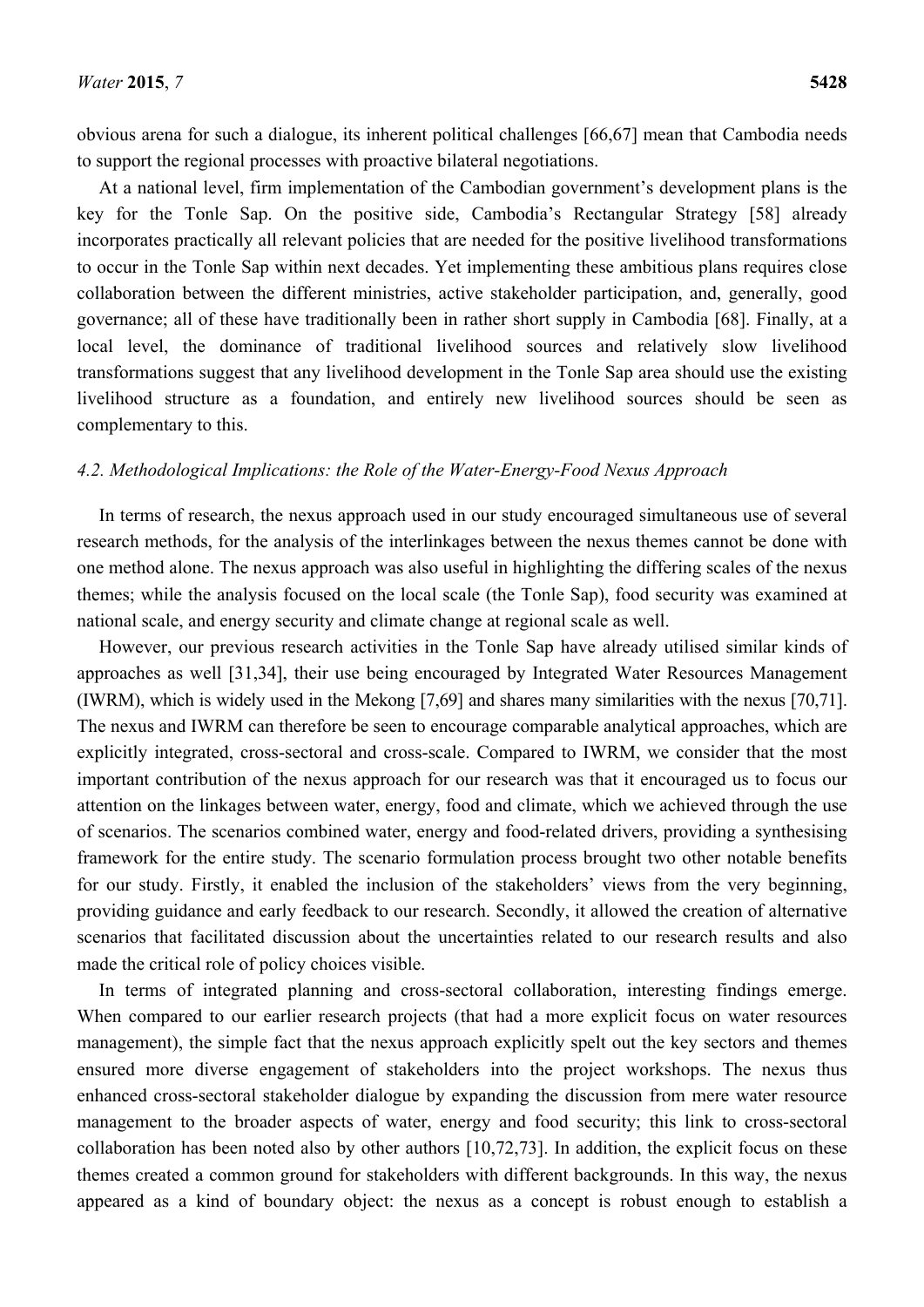commonly agreed platform for discussion, yet flexible enough to allow different interpretations by various actors based on their differing views and interests [71,74,75]. This also opens up possibilities for new kinds of coalitions in transboundary contexts, alleviating dominant upstream-downstream tensions. For example, cross-country coalitions between energy ministries or fisheries authorities may help to counter riparian countries' often rather monolithic positions.

## *4.3. Limitations and Way Forward*

Our study used a nexus approach to look at water, energy and food security in the Tonle Sap Lake. As the study was initiated already in July 2010, our approach was somewhat different when compared to other nexus approaches introduced later [1,6,10]. This meant that the majority of the actual research was done through two separate research components that focused only on one or two nexus themes, with the linkages between all of them being then considered only during the scenario formulation process. Also, while the nexus approach used did encourage the use of scenarios, scenarios are obviously not specific only to the nexus but could also be used with other approaches. In addition, the alternative scenarios created were methodologically quite close to conventional data-based forecasts, although building on the broader ideas of scenario formulation [53].

It must also be noted that in order to maintain the focus, we looked only at selected water-, energy and food-related themes and drivers. Such focus left out other important (and nexus-relevant) themes, including for example the possible flow impacts caused by regional irrigation development and land use changes. This highlights an important aspect of the water-energy-food nexus; given its broadness, it is practically unavoidable to leave out some less important but still relevant aspects from the nexus analysis. Such a finding relates to the conclusion by Guillaume *et al.* [14], who note that subsystems included and excluded from the nexus are case-specific and should be consciously scrutinised.

The research component focusing on livelihoods and food security relied heavily on the quantitative data available from Population Census 1998 and 2008. While ensuring very good coverage (the data includes every household and village in the Tonle Sap area), the datasets also have their limitations. Perhaps most importantly, the two Censuses recorded only main economic activity, meaning that the seasonal variation and general diversity of livelihood sources in the Tonle Sap were not properly captured [46]. This is likely to be particularly critical for fishing and related activities, which also form important secondary and tertiary livelihoods in the area [32]. On the other hand the Census results were generally in line with a household survey that considered also secondary livelihood sources [47]. The use of livelihood-related indicators (agriculture and fishing) as proxies for food security is not without problems either. Involvement in food-producing sectors does not directly correlate with food security, as there are also several other factors—including food imports and trade as well as other food sources—contributing to local food security. In addition, a large part of the Cambodian fish catch comes from privately owned fishing lots [76]; their contribution to food security remain invisible when looking only at livelihood-related indicators.

While our project aimed to enhance cross-sectoral collaboration, its primary focus was on research and analysis. This meant that our project did not include difficult policy decisions, nor the related politics of resource use. Such a non-contested setting is also likely to explain to a large extent why cross-sectoral discussions during the workshops occurred relatively easily. Yet, if the nexus is to actually influence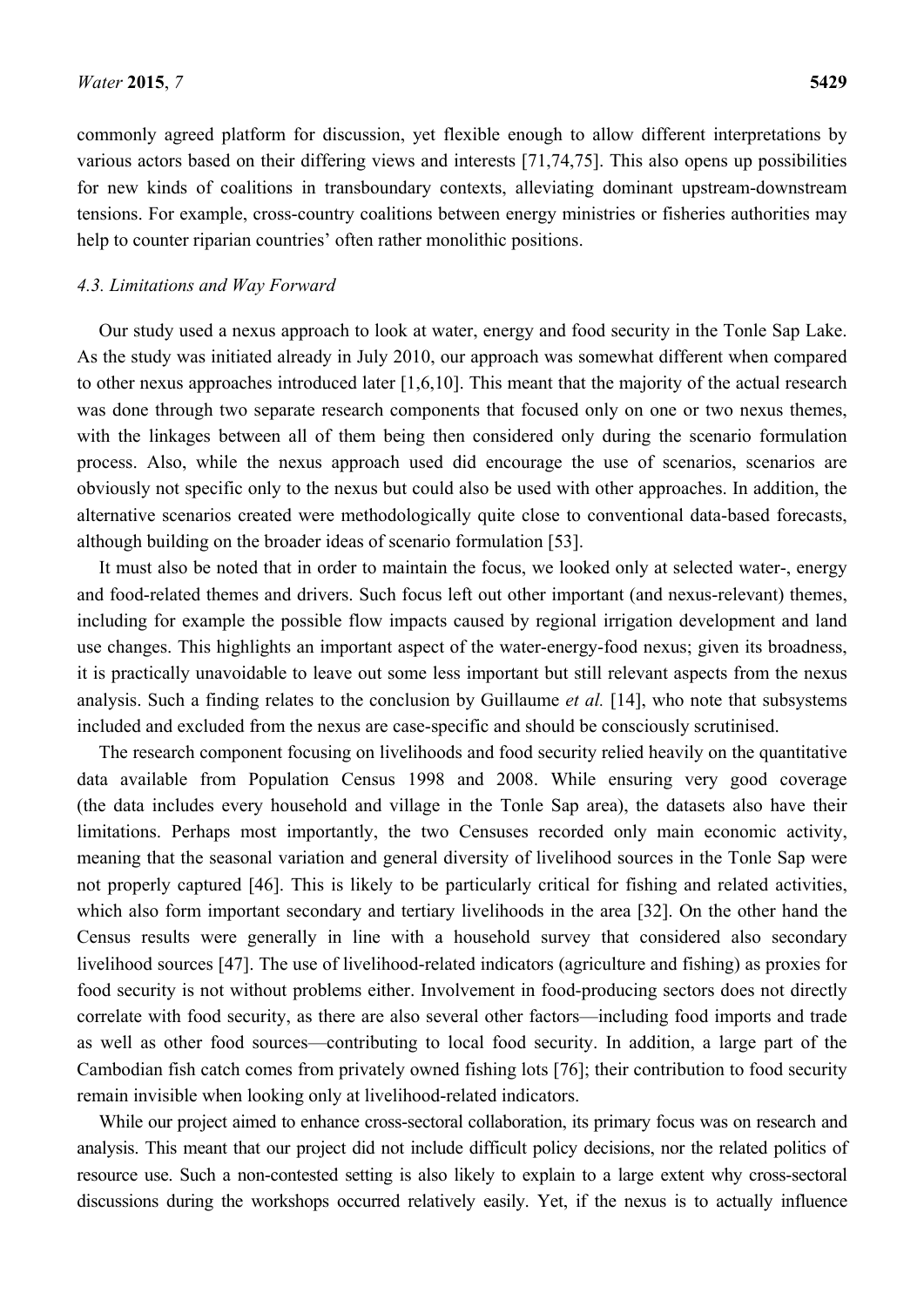policies, nexus processes will, and must, emerge also as contested policy arenas [77]. In such arenas, different actors are likely to use the vagueness and immaturity of the nexus concept to provide framings to advance their own agendas and safeguard their own interests. Indeed, if the nexus is to facilitate integrated planning and policy-making, the political nature of the nexus must also be understood and made visible, instead of it being hidden behind the "technical veil" [78].

## **5. Conclusions**

This article presented the findings from a research project that looked at the water-energy-food nexus in the Tonle Sap Lake of the transboundary Mekong River between 2010 and 2013. Our study shows that the nexus is a very relevant approach in the Mekong River Basin, as the nexus components form the basis for social and economic development in the riparian countries and are closely interlinked. Our study concludes that the Tonle Sap Lake is a nexus hotspot within the Mekong, where local, national and regional drivers of water, energy and food security meet and merge in multiple ways.

Our results confirm that while the Tonle Sap flood pulse forms the basis for local and national food security, it is at the same time highly vulnerable to the flow changes that Mekong hydropower development is likely to cause in the near future. The results also show that with the time scale used in the model (up to the year 2042), the impacts from hydropower development are likely to be much more severe than those from changing climate. Such impacts are likely to lead to radical reductions in ecosystem productivity and, consequently, in the Tonle Sap fisheries. Such changes would create major socio-economic pressure on the Tonle Sap area, particularly when coupled with on-going demographic stress.

The enhanced regional and national energy security from hydropower developments (particularly in Laos) is thus likely to reduce food security at both local (Tonle Sap area) and national (Cambodia) levels. Our findings therefore illustrate that the nexus has a strongly spatial dimension, which in the context of the Tonle Sap means a transboundary dimension as well. For example, the decisions related to energy production are done at very different scales and locations compared to the scales and locations where the food security related impacts of such decisions are occurring. Such a multi-scale context emphasises also the geopolitical aspects related to the nexus themes: riparian countries have differing interests towards nexus themes. It also puts pressure on the Cambodian government to simultaneously act at regional, national and local scales to ensure a sustainable future for the Tonle Sap.

At a more theoretical level, our study provided interesting findings on the applicability of water-energy-food nexus approach. We identified the two main dimensions of the nexus, with one promoting research and analysis on the nexus linkages, and the other facilitating integrated planning and cross-sectoral collaboration. In terms of research, the nexus approach helped to frame our research, encouraged the use of different research methods and facilitated a multi-scale analysis of water-, energy- and food-related drivers. However, we noted that these aspects cannot really be considered nexus-specific, as they had already been present in our earlier research that built on IWRM. As a result, the nexus' main contribution to our research was that its focus on the linkages between water, energy and food encouraged us to find new ways to link these themes together, leading ultimately to a set of alternative scenarios for the Tonle Sap.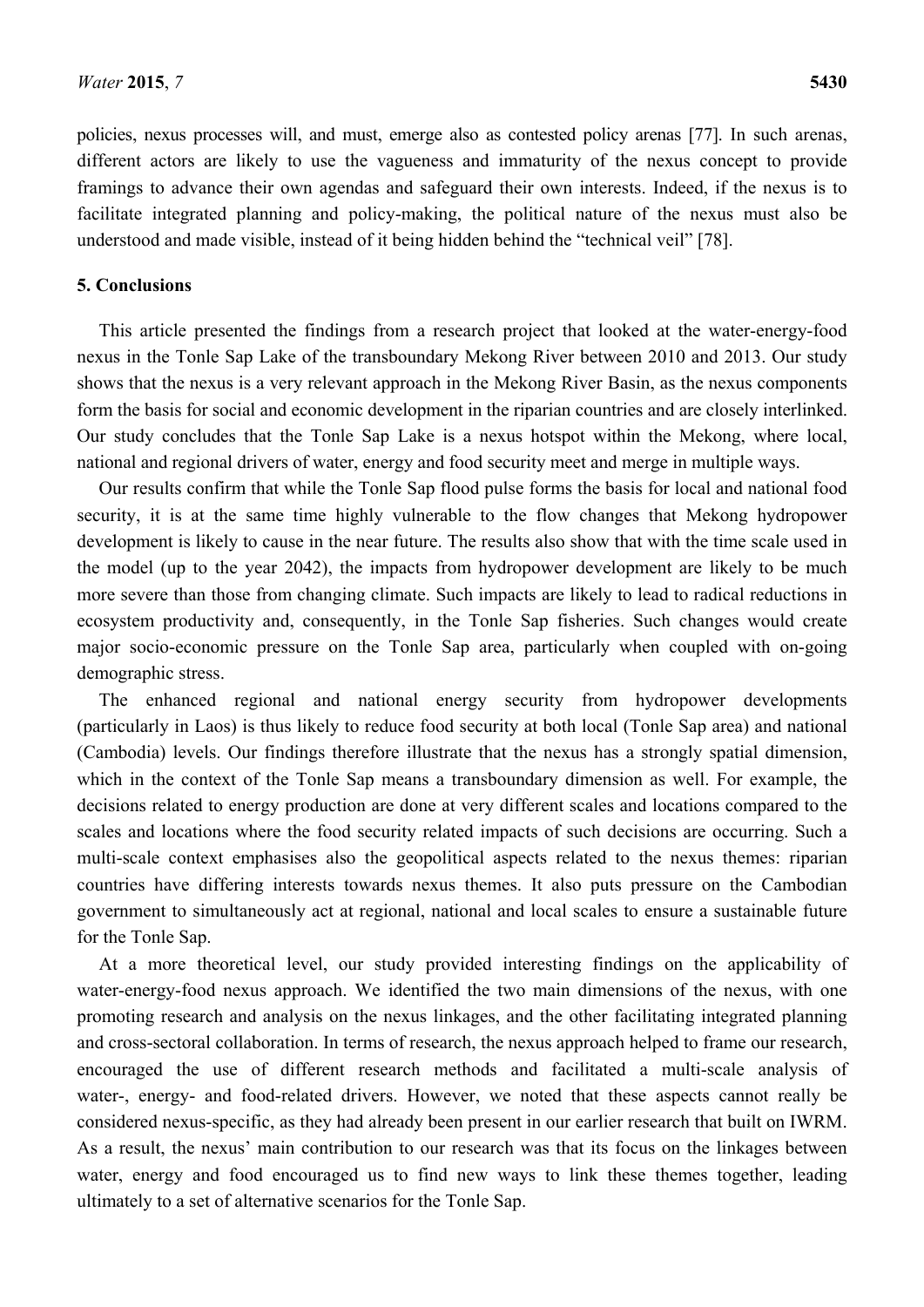More broadly, the most important added value of the nexus approach was its contribution to cross-sectoral collaboration and science-policy-stakeholder interaction. We argue that this is because the nexus view is simultaneously more focused and broader than for example that of IWRM. It is more focused because the nexus approach explicitly spells out the themes and sectors that are to be included in the process and in this way helps to engage the relevant actors. Yet the nexus view is also broader, as it expands the discussion from mere water resources management—where energy and food security are largely considered external drivers—into a more general debate about water, energy and food security.

In this way, the nexus also emerges as a useful boundary concept that is both flexible and robust enough to engage the relevant sectors into a shared planning and policy platform. This makes the nexus a fascinating approach also in transboundary contexts, as it has a potential to alleviate dominant upstream-downstream tensions through new kinds of sectoral coalitions between the ministries in different riparian countries. At the same time it is clear that the lack of coordination between the nexus-related sectors and actors is not merely due to lack of appropriate approaches; the nexus is, after all, not the first approach calling for policy coherence. Instead, the ultimate challenge with integrated planning and policy-making lies in the politics related to natural resource use. If the nexus is to facilitate cross-sectoral collaboration, it should therefore address the inherently political nature of that collaboration and notice that the nexus itself is strongly political as well. Addressing the political aspects related to the nexus is particularly important in transboundary river basins, where the riparian countries often have very differing views on water, energy and food security.

## **Acknowledgments**

The research presented in this article was done in the Exploring Tonle Sap Futures project under the regional Exploring Mekong Region Futures program funded by AusAID. We thank all project partners and funders, in particular the Tonle Sap Authority (TSA), Supreme National Economic Council (SNEC) and the Commonwealth Scientific and Industrial Research Organisation (CSIRO). Special thanks to Sophort So and Tony Hell for their collaboration and for Pech Sokhem and Hannu Lauri for their contribution in the implementation of the project. The comments provided by our colleagues at Aalto University's Water & Development Research Group, in particular by Joseph Guillaume, improved this article remarkably. Thank you for Hannu Lauri and Timo Räsänen for the help with the figures in the supplementary material. Thank you also for the constructive comments provided by our four reviewers. For writing the article, Marko Keskinen and Aura Salmivaara received funding from the Academy of Finland funded project NexusAsia (269901), and Matti Kummu from the Academy of Finland funded project SCART (267463).

## **Author Contributions**

Marko Keskinen led the research project that this study is based on, and coordinated the writing process of the article. He was also mainly responsible for writing the Introductory, Discussion and Conclusions sections as well as parts related to alternative scenarios. Matti Kummu carried out the hydrological analysis and wrote parts related to it, while Paradis Someth carried out the analysis of local development in the Tonle Sap Lake and wrote parts related to it. Aura Salmivaara carried out the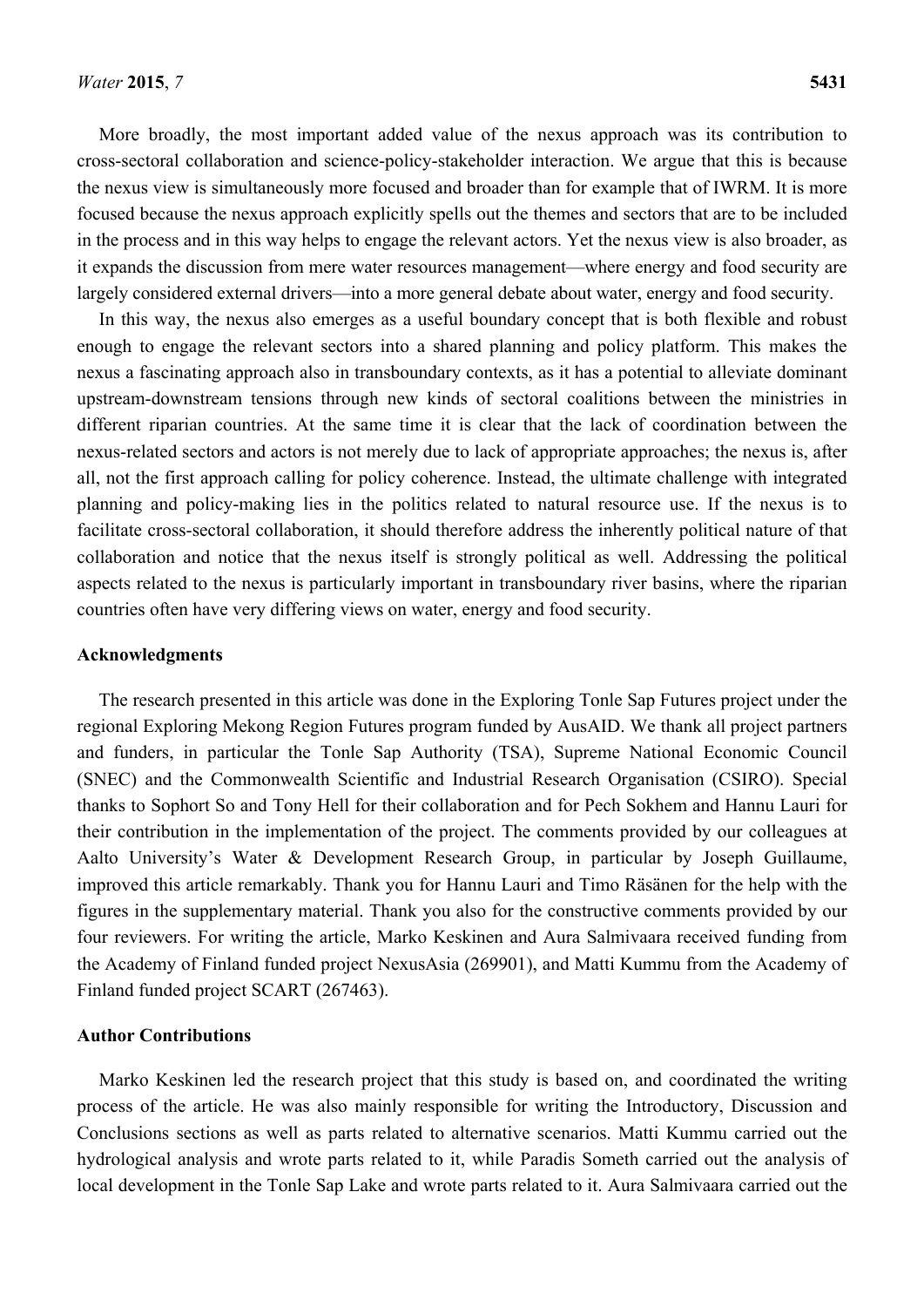livelihoods analysis and, together with Marko Keskinen, the parts related to it. All authors contributed to the final writing up of the article.

## **Conflicts of Interest**

The authors declare no conflict of interest.

# **References**

- 1. Hoff, H. *Understanding the Nexus*; Stockholm Environment Institute: Stockholm, Sweden, 2011.
- 2. Waughray, D. *Water Security: The Water-Food-Energy-Climate Nexus*; Island Press: Washington, DC, USA, 2011.
- 3. Water-Food-Energy-Ecosystem Nexus. Available online: http://www.unece.org/env/water/nexus.html (accessed on 20 February 2015).
- 4. Bonn2011 Conference: The Water, Energy and Food Security Nexus—Solutions for a Green Economy. Available online: http://www.water-energy-food.org/documents/bonn2011 policy recommendations.pdf (accessed on 3 September 2015).
- 5. World Economic Forum. *Global Risks 2011*; World Economic Forum: Cologny, Switzerland, 2011.
- 6. Bazilian, M.; Rogner, H.; Howells, M.; Hermann, S.; Arent, D.; Gielen, D.; Steduto, P.; Mueller, A.; Komor, P.; Tol, R.S.J.; *et al.* Considering the energy, water and food nexus: Towards an integrated modelling approach. *Energy Policy* **2011**, *39*, 7896–7906.
- 7. Bach, H.; Bird, J.; Jonch, C.T.; Morck, J.K.; Baadsgarde, L.R.; Taylor, R.; Viriyasakultorn, V.; Wolf, A. *Transboundary River Basin Management: Addressing Water, Energy and Food Security*; Mekong River Commission: Vientiane, Laos, 2012.
- 8. Asian Development Bank. *Thinking about Water Differently: Managing the Water-Food-Energy Nexus*; Asian Development Bank: Manila, Philippines, 2013.
- 9. European Union. *Confronting Scarcity:Managing Water, Energy and Land for Inclusive and Sustainable Growth*; Overseas Development Institute (ODI), European Centre for Development Policy Management (ECDPM) and German Development Institute/Deutsches Institut für Entwicklungspolitik (GDI/DIE): London, UK; Brussels, Belgium; Bonn, Germany, 2012.
- 10. Flammini, A.; Puri, M.; Pluschke, L.; Dubois, O. *Walking the Nexus Talk: Assessing the Water-Energy-Food Nexus in the Context of the Sustainable Energy for All Initiative*; Food and Agriculture Organisation of the United Nations : Rome, Italy, 2014.
- 11. Beck, M.; Villarroel, W.R. On water security, sustainability, and the water-food-energy-climate nexus. *Front. Environ. Sci. Eng.* **2013**, *7*, 626–639.
- 12. Middleton, C.; Allouche, J.; Gyawali, D.; Allen, S. The rise and implications of the water-energy-food nexus in Southeast Asia through and Environmental Justice Lens. *Water Altern.* **2015**, *8*, 627–654.
- 13. Allan, T.; Keulertz, M.; Woertz, E. The water-food-energy nexus: An introduction to nexus concepts and some conceptual and operational problems. *Int. J. Water Resour. Dev.* **2015**, *31*, 301–311.
- 14. Guillaume, J.; Kummu, M.; Eisner, S.; Varis, O. Transferable principles for managing the nexus: Lessons from historical global water modelling of central Asia. *Water* **2015**, *7*, 4200–4231.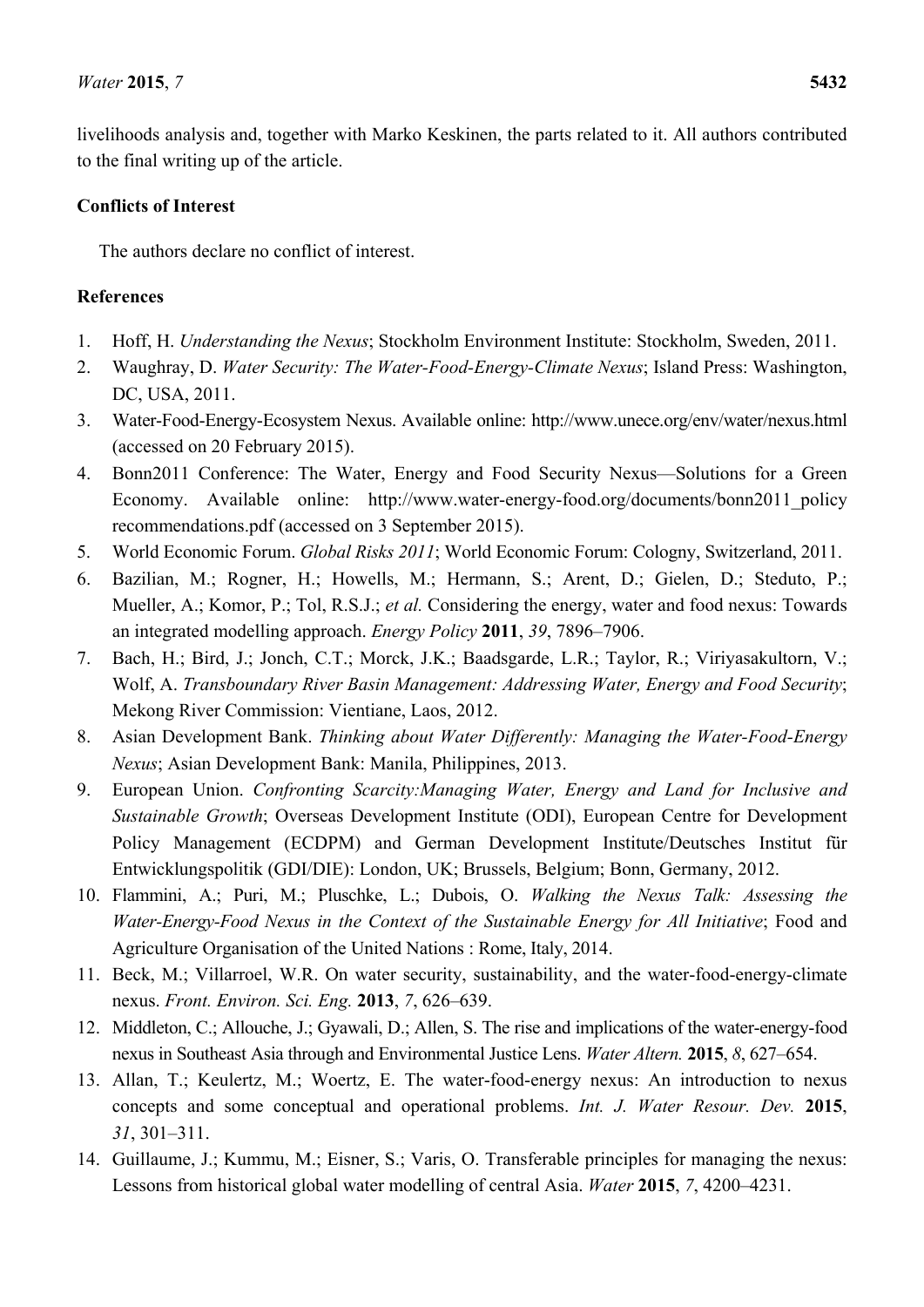- 15. Soliev, I.; Wegerich, K.; Kazbekov, J. The costs of benefit sharing: Historical and institutional analysis of shared water development in the Ferghana valley, the Syr Darya basin. *Water* **2015**, *7*, 2728–2752.
- 16. Kibaroglu, A.; Gürsoy, S.I. Water-energy-food nexus in a transboundary context: The Euphrates-Tigris river basin as a case study. *Water Int.* **2015**, *40*, 1–15.
- 17. Belinskij, A. Water-energy-food nexus within the framework of international water law. *Water* **2015**, *7*, 5396–5415.
- 18. Collins Dictionary: Nexus. Available online: http://www.collinsdictionary.com/dictionary/english/ nexus (accessed on 25 August 2015).
- 19. Global Water Partnership (GWP). *Integrated Water Resources Management*; Global Water Partnership: Stockholm, Sweden, 2000.
- 20. Keskinen, M. *Bringing Back the Common Sense? Integrated Approaches in Water Management: Lessons Learnt from the Mekong*; Aalto University: Helsinki, Finland, 2010.
- 21. Food and Agriculture Organisation of the United Nations (FAO). *An Innovative Accounting Framework for the Food-Energy-Water Nexus—Application of the MuSIASEM Approach to Three Case Studies*; Food and Agriculture Organisation of the United Nations: Rome, Italy, 2013.
- 22. Räsänen, T.; Joffre, O.; Someth, P.; Thanh, C.; Keskinen, M.; Kummu, M. Model-based assessment of water, food, and energy trade-offs in a cascade of multipurpose reservoirs: Case study of the Sesan Tributary of the Mekong River. *J. Water Resour. Plan. Manag.* **2014**, *141*, doi:10.1061/(ASCE)WR.1943-5452.0000459.
- 23. Jalilov, S.M.; Olli, V.; Marko, K. Sharing benefits in transboundary rivers: An experimental case study of Central Asian water-energy-agriculture nexus. *Water* **2015**, *7*, 4778–4805.
- 24. International Union for Conservation of Nature (IUCN); International Water Association (IWA). *Nexus Dialogue on Water Infrastructure Solutions: Building Partnerships For Innovation in Water, Energy and Food Security*; International Union for Conservation of Nature (IUCN) and International Water Association (IWA): Gland, Switzerland; London, UK, 2012.
- 25. Arias, M.E.; Piman, T.; Lauri, H.; Cochrane, T.A.; Kummu, M. Dams on Mekong tributaries as significant contributors of hydrological alterations to the Tonle Sap floodplain in Cambodia. *Hydrol. Earth Syst. Sci.* **2014**, *18*, 5303–5315.
- 26. Kummu, M.; Tes, S.; Yin, S.; Adamson, P.; Józsa, J.; Koponen, J.; Richey, J.; Sarkkula, J. Water balance analysis for the Tonle Sap Lake-floodplain system. *Hydrol. Process.* **2014**, *28*, 1722–1733.
- 27. Keskinen, M.; Kummu, M.; Käkönen, M.; Varis, O. Mekong at the crossroads: Next steps for impact assessment of large dams. *AMBIO* **2012**, *41*, 319–324.
- 28. Grill, G.; Lehner, B.; Lumsdon, A.E.; MacDonald, G.K.; Zarfl, C.; Reidy Liermann, C. An index-based framework for assessing patterns and trends in river fragmentation and flow regulation by global dams at multiple scales. *Environ. Res. Lett.* **2015**, *10*, doi:10.1088/1748- 9326/10/1/015001.
- 29. Keskinen, M.; Kummu, M.; Salmivaara, A.; Someth, P.; Lauri, H.; Moel, H.d.; Ward, P.; Pech, S. *Tonle Sap now and in the Future? Final Report of the Exploring Tonle Sap Futures Study*; Aalto University: Espoo, Finland, 2013.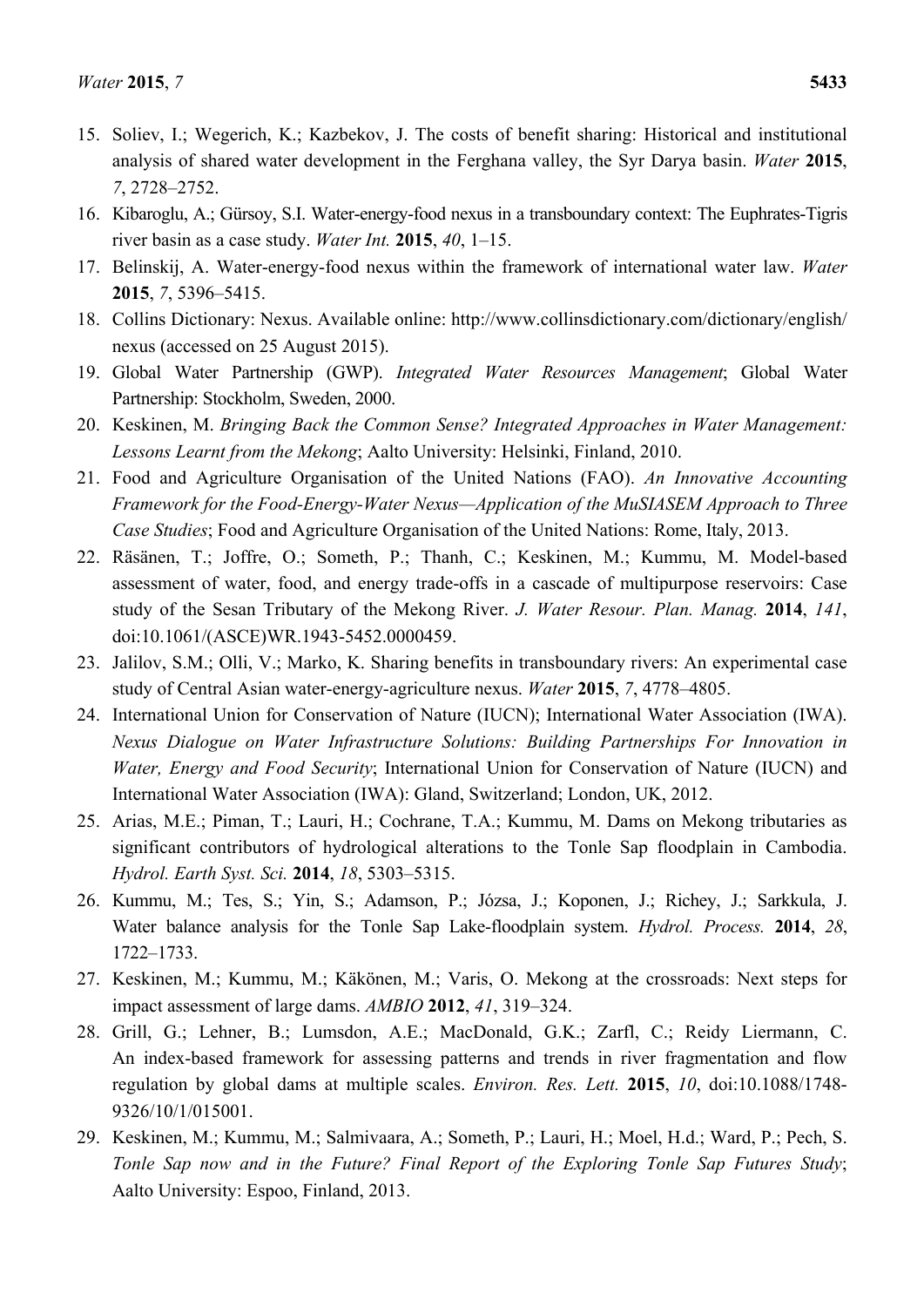- 30. Smajgl, A.; Ward, J. *The Water-Food-Energy Nexus in the Mekong Region: Assessing Development Strategies Considering Cross-Sectoral and Transboundary Impacts*; Springer: Berilin, Germany, 2013.
- *31.* Mekong River Commission and Finnish Environment Institute (MRCS/WUP-FIN). *Research Findings and Recommendations: Final Report—Part 2*; Mekong River Commission and Finnish Environment Institute: Vientiane, Laos, 2007.
- 32. Keskinen, M. The lake with floating villages: Socio-economic analysis of the Tonle Sap lake. *Int. J. Water Resour. Dev.* **2006**, *22*, 463–480.
- 33. Kummu, M.; Sarkkula, J. Impact of the Mekong River flow alteration on the Tonle Sap flood pulse. *J. Hum. Environ.* **2008**, *37*, 185–192.
- 34. Keskinen, M.; Chinvanno, S.; Kummu, M.; Nuorteva, P.; Snidvongs, A.; Varis, O.; Västilä, K. Climate change and water resources in the lower Mekong River basin: Putting adaptation into the context. *J. Water Clim. Chang.* **2010**, *1*, 103–117.
- 35. Varis, O.; Kummu, M.; Keskinen, M.; Sarkkula, J.; Koponen, J.; Heinonen, U.; Makkonen, K. Integrated water resources management on the Tonle Sap Lake, Cambodia. *Water Sci. Technol.: Water Supply* **2006**, *6*, 51–58.
- 36. Keskinen, M. Institutional cooperation at a basin level: For what, by whom? Lessons learned from Cambodia's Tonle Sap Lake. *Nat. Resour. Forum* **2012**, *36*, 50–60.
- 37. Grumbine, R.E.; Xu, J. Mekong hydropower development. *Science* **2011**, *332*, 178–179.
- 38. Lauri, H.; de Moel, H.; Ward, P.J.; Räsänen, T.A.; Keskinen, M.; Kummu, M. Future changes in Mekong River hydrology: Impact of climate change and reservoir operation on discharge. *Hydrol. Earth Syst. Sci.* **2012**, *16*, 4603–4619.
- 39. Koponen, J.; Lauri, H.; Veijalainen, N.; Sarkkula, J. *HBV and IWRM Watershed Modelling User Guide*; Mekong River Commission (MRC): Vientiane, Laos, 2010.
- 40. Jarvis, A.; Reuter, H.; Nelson, A.; Guevara, E. SRTM 90m Digital Elevation Database v4.1. Available online: http://www.cgiar-csi.org/data/srtm-90m-digital-elevation-database-v4-1 (accessed on 1 February 2010).
- 41. Joint Research Centre. *Joint Research Centre 2000 Database*; European Commission: Brussels, Belgium, 2003.
- 42. Food and Agriculture Organization of United Nations (FAO). *World Reference Base (WRB) Map of Soil Resources. Land and Water Development Division*; FAO: Rome, Italy, 2003.
- 43. Mekong River Commission (MRC). *Hydrometeorological Database of the Mekong River Commission*; Mekong River Commission: Vientiane, Lao, 2011.
- 44. Koponen, J.; Kummu, M.; Sarkkula, J. Modelling Tonle Sap Lake environmental change. *Verh. Int. Ver. Limnol.* **2005**, *29*, 1083–1086.
- 45. Västilä, K.; Kummu, M.; Sangmanee, C.; Chinvanno, S. Modelling climate change impacts on the flood pulse in the lower Mekong floodplains. *J. Water Clim. Chang.* **2010**, *1*, 67–86.
- 46. Salmivaara, A.; Kummu, M.; Varis, O.; Keskinen, M. Socio-economic changes in Cambodia's unique Tonle Sap Lake area: A spatial approach. *Appl. Spat. Anal. Policy* **2015**, *2015*, doi:10.1007/s12061-015-9157-z.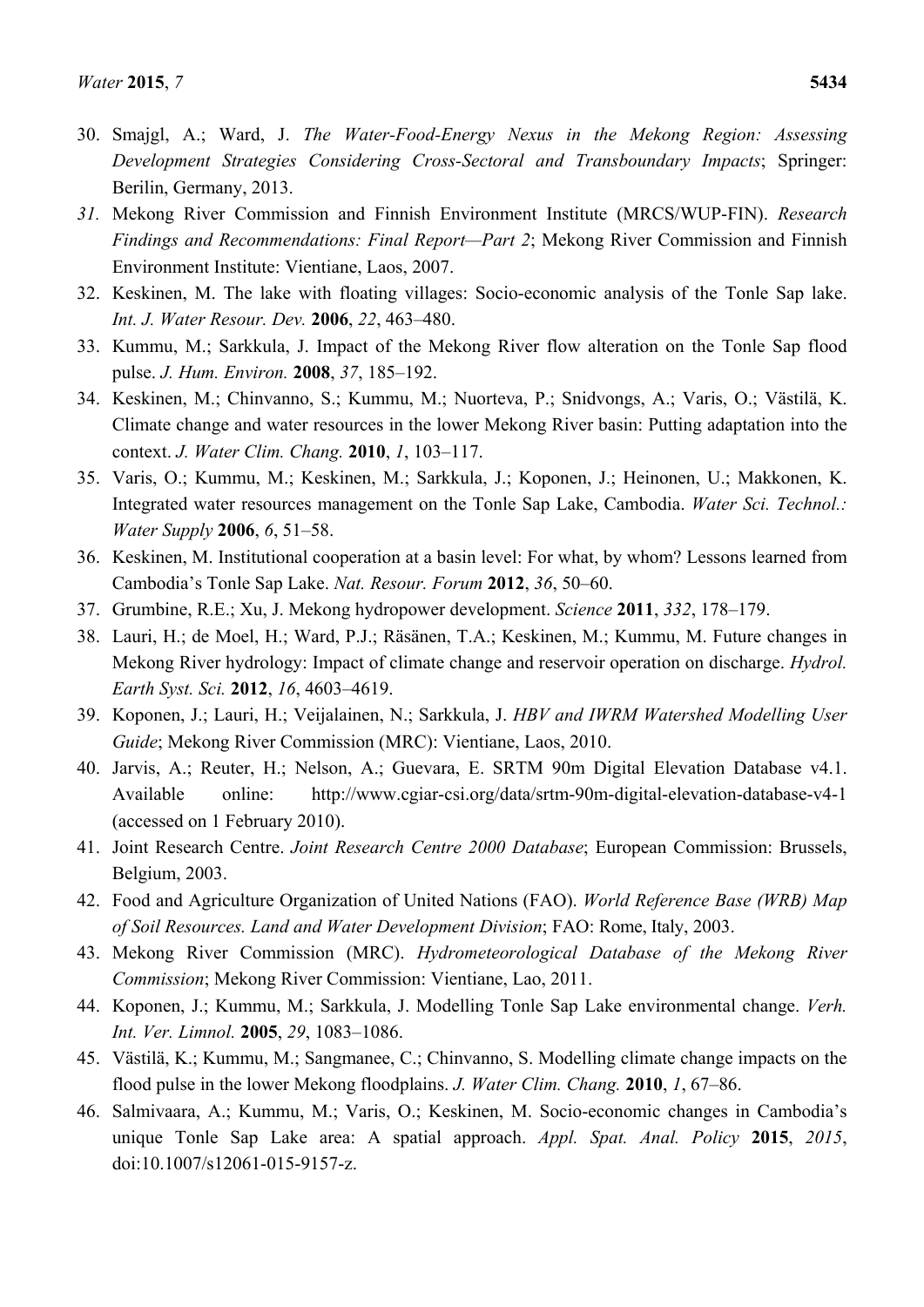- 48. Chandler, D.P. *A History of Cambodia*; Westview Press: Boulder, CO, USA, 1993.
- 49. National Institute of Statistics (NIS). *Labour and Social Trends in Cambodia 2010*; National Institute of Statistics (NIS): Phnom Penh, Cambodia, 2010.
- 50. Someth, P.; Chanthy, S.; Kummu, M.; Keskinen, M. *Irrigation and Hydropower Development in the Catchment and Floodplain of the Tonle Sap Lake*; Aalto University: Espoo, Finland, 2012.
- 51. Foran, T.; Ward, J.; Lu, X.; Leitch, A.; Smajgl, A. *Excerpts from the Compilation of Scenarios Developed during the Regional and Local Studies*; CSIRO Ecosystem Sciences: Canberra, Australia, 2011.
- 52. Foran, T.; Ward, J.; Kemp-Benedict, E.J.; Smajgl, A. Developing detailed foresight narratives: a participatory technique from the Mekong region. *Ecol. Soc.* **2013**, *18*, doi:org/10.5751/ES-05796- 180406
- 53. Schwartz, P. *The Art of the Long View: Planning for the Future in an Uncertain World*; Doubleday: New York, NY, USA, 1996.
- 54. Van Notten, P. Scenario Development: A Typology of Approaches. In *Think Scenarios, Rethink Education, Schooling for Tomorrow*; Organisation for Economic Co-operation and Development: Paris, France, 2006.
- 55. Heikinheimo, E. *Four Scenarios for Cambodia's Tonle Sap Lake in 2030—Testing the Use of Scenarios in Water Resources Management*; Aalto University School of Engineering: Espoo, Finland, 2011.
- 56. McCarthy, J.J.; Canziani, O.F.; Leary, N.A.; Dokken, D.J.; White, K.S. *IPCC Report on Climate Change 2001: Impacts, Adaptation, and Vulnerability*; Intergovernmental Panel on Climate Change: Geneva, Switzerland, 2001.
- 57. National Institute of Statistics (NIS). *General Population Census of Cambodia 2008: Final Census Results—Figures at a Glance*; National Institute of Statistics (NIS): Phnom Penh, Cambodia, 2008.
- 58. Royal Government of Cambodia (RGC). *Rectangular Strategy for Growth, Employment, Equity and Efficiency—Phase III*; Royal Government of Cambodia: Phnom Penh, Cambodia, 2013.
- 59. Arias, M.E.; Cochrane, T.A.; Kummu, M.; Lauri, H.; Holtgrieve, G.W.; Koponen, J.; Piman, T. Impacts of hydropower and climate change on drivers of ecological productivity of Southeast Asia's most important wetland. *Ecol. Model.* **2014**, *272*, 252–263.
- 60. Lamberts, D.; Koponen, J. Flood pulse alterations and productivity of the Tonle Sap ecosystem: A model for impact assessment. *J. Hum. Environ.* **2008**, *37*, 185–192.
- 61. Holtgrieve, G.W.; Arias, M.E.; Irvine, K.N.; Lamberts, D.; Ward, E.J.; Kummu, M.; Koponen, J.; Sarkkula, J.; Richey, J.E. Patterns of ecosystem metabolism in the Tonle Sap Lake, cambodia with links to capture fisheries. *PLoS ONE* **2013**, *8*, doi:10.1371/journal.pone.0071395.
- 62. Hortle, K.G. *Consumption and the Yield of Fish and other Aquatic Animals from the Lower Mekong Basin*; Mekong River Commission: Vientiane, Laos, 2007.
- 63. Ziv, G.; Baran, E.; Nam, S.; Rodriguez-Iturbe, I.; Levin, S.A. Trading-off fish biodiversity, food security, and hydropower in the Mekong River Basin. *Proc. Natl. Acad. Sci.* **2012**, *109*, 5609–5614.